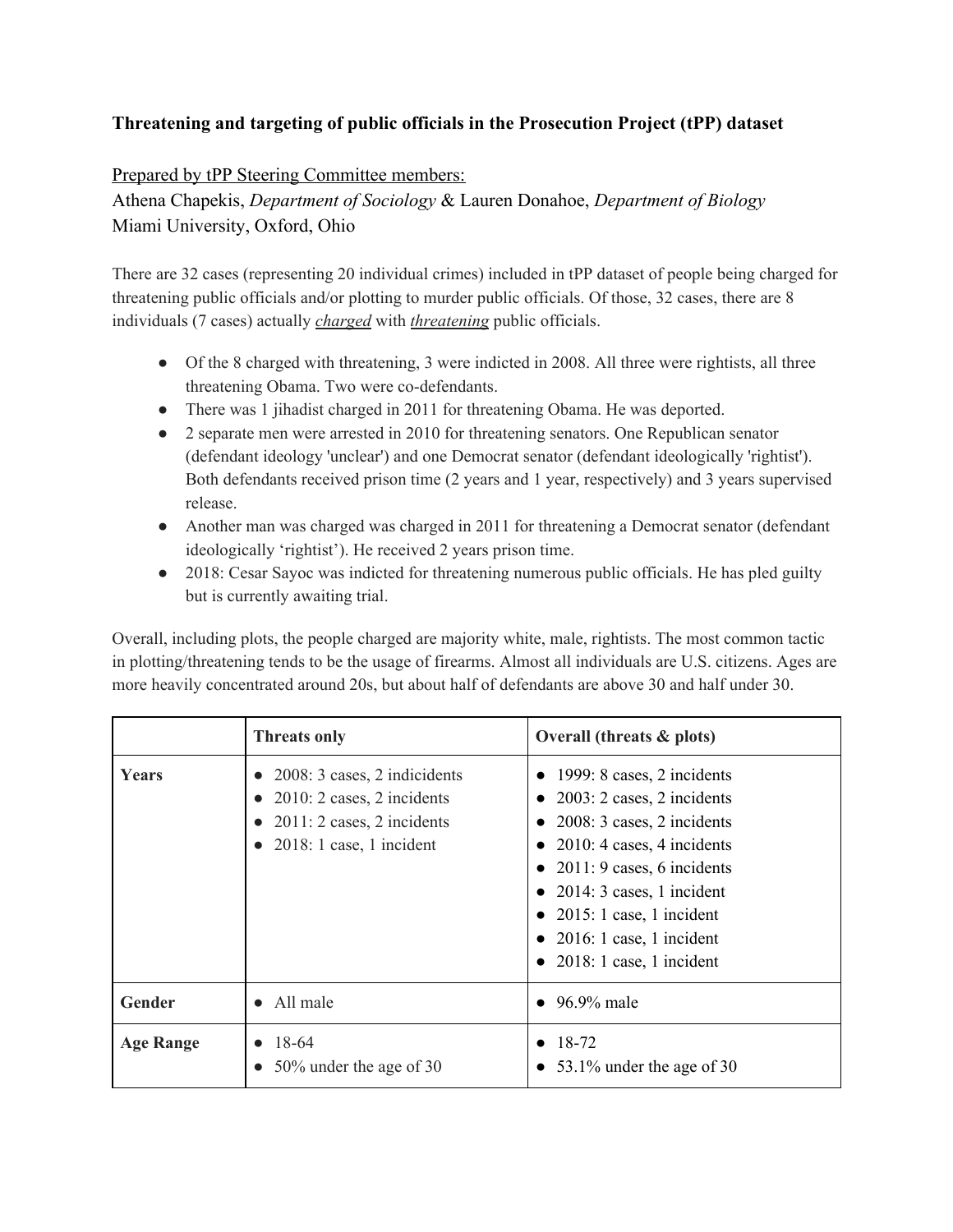| Race/ethnicity  | 87.5% White/Caucasian<br>1 Unknown                                                                                                                                                                                                                                          | • 84.4% White/Caucasian<br>• 6.25% Latino/Hispanic<br>6.25% Middle Eastern/North African                                                                                                 |
|-----------------|-----------------------------------------------------------------------------------------------------------------------------------------------------------------------------------------------------------------------------------------------------------------------------|------------------------------------------------------------------------------------------------------------------------------------------------------------------------------------------|
| Citizenship     | 87.5% U.S. citizens<br>1 residing in U.S. on visa                                                                                                                                                                                                                           | 93.8% U.S. citizens<br>3.1% U.S. permanent resident<br>3.1% residing in U.S. on visa                                                                                                     |
| <b>Ideology</b> | $\bullet$ 75% Rightist (3<br>government-focused, 2<br>identity-focused, 1 unspecified)<br>1 Salafi/Jihadist/Islamist<br>1 Unclear                                                                                                                                           | $12.5\%$ leftist<br>71.9% rightist (13/23)<br>government-focused, 9<br>identity-focused, 1 unspecified)<br>12.5% Salafi/Jihadist/Islamist<br>3/1% Unclear                                |
| Sentencing      | All found guilty (Sayoc still<br>$\bullet$<br>pending; pled guilty)<br>• Prison sentences range from 12<br>months to 188 months<br>Average prison time: 90.86 months<br>• 2 cases received supervised release<br>on top of prison sentence<br>1 case defendant was deported | 31/32 found guilty<br>$\bullet$<br>• Of those found guilty, sentences range<br>from 12 months to life<br>Average prison time: 191.5 months<br>2 cases involved terrorism<br>enhancements |
| <b>Tactic</b>   | 50% firearms: civilian<br>3 Unknown/other tactic (as their<br>crime is 'threatening' they may not<br>have had a tactic planned)<br>1 explosives (Sayoc)                                                                                                                     | 37.5% firearms: civilian<br>• Other tactics include arson,<br>chemical/biological weapon, various<br>methods, and unspecified/unknown                                                    |

## **Recommended citation for tPP dataset:**

Loadenthal, Michael, Emily Ashner, Zoe Belford, Izzy Bielamowicz, Jacob Bishop, Katie Blowers, Athena Chapekis, Emily Curren, Morgan Demboski, Bridget Dickens, Lauren Donahoe, Alexandria Doty, Megan Drown, Angela Famera, Kayla Groneck, Emily Lightman, Brendan McNamara, Makenzie Mercer, Sarah Moore, Jeri Oranski, Katie Reilly, Elizabeth Springer, Nitya Sunil, Michael Thompson, Tia Turner, Brenda Uriona, Maddie Weaver. *The Prosecution Project (tPP) Dataset,* (March 2019), Miami University Sociology Department. [https://tpp.lib.miamioh.edu](https://tpp.lib.miamioh.edu/).

## **Recommended citation for this report:**

Chapekis, Athena, and Lauren Donahoe. Threatening and targeting of public officials in the Prosecution Project (tPP) dataset [unpublished raw data]. 2019.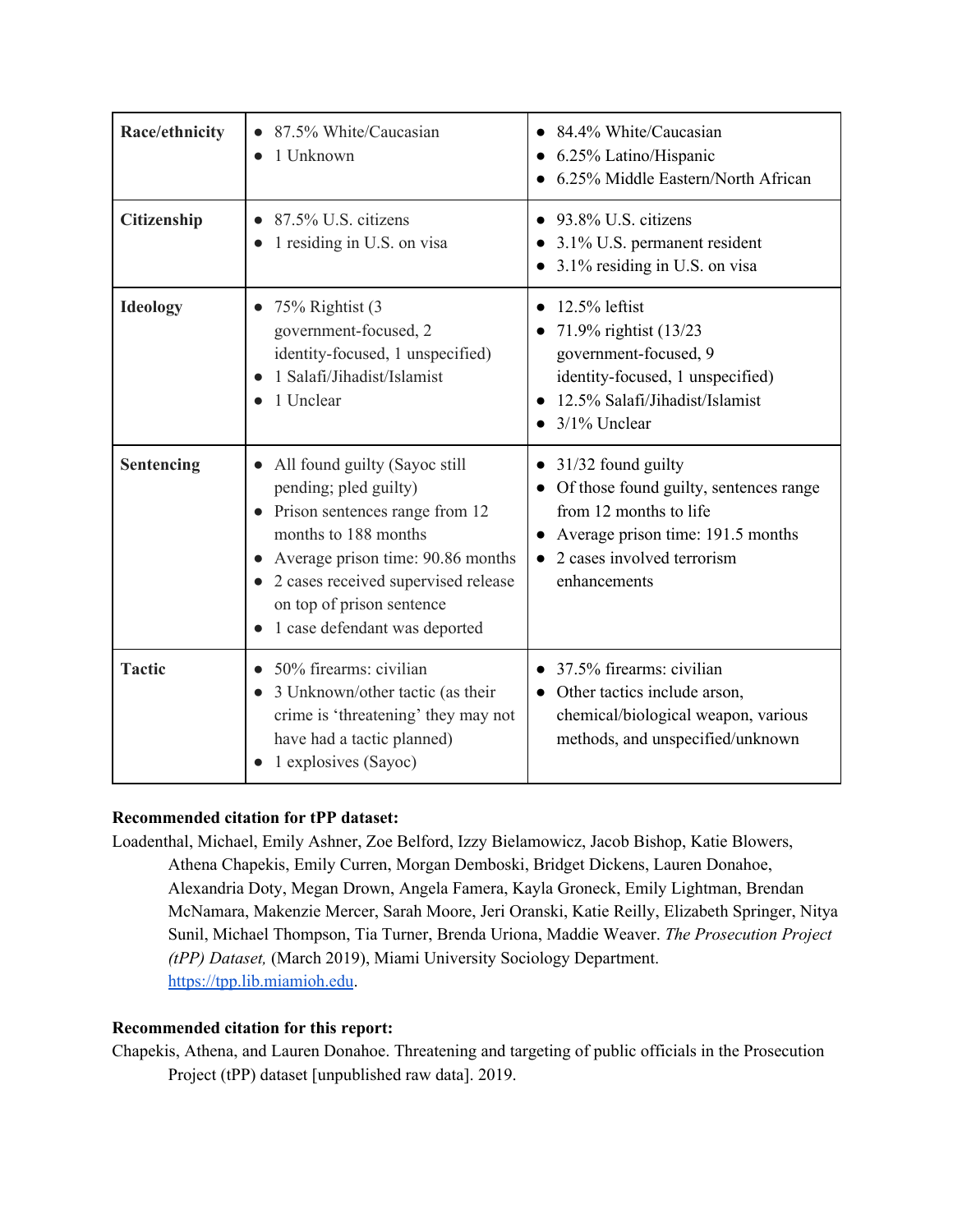**Date:** 04/25/2014 **Date descriptor:** Sentencing **Numerical ID:** 04252014\_JC\_NATO3 **Full legal name:** Jared Chase **First name:** Jared **Family name:** Chase **Known aliases:** Jay **Co-offenders:** Yes **Reason for inclusion:** Obvious socio-political aim **Name of case:** The People of the State of Illinois v. Brian Church, Jared Chase, and Brent Betterly **Jurisdiction:** State **Location: country:** United States **Location: state:** Illinois **Location: city:** Cook County **People vs. property:** People **Physical target:** Municipal: local law enforcement **Ideological target:** Government: police **Ideological affiliation:** Leftist: government-focused **Affiliation with FTO:** No **Group affiliation:** No affiliation **Informant:** Yes **Previous similar crime:** No **Tactic:** Arson **Completion of crime:** Planned but not attempted **# killed:** 0 **# injured:** 0 **Charges:** possession of an incendiary device with the intent to commit arson and possession of an incendiary device with the knowledge that another intended to commit arson **Plea:** Guilty: plea bargain/blind plea **Verdict:** Guilty **Length of prison sentence:** 96 **Life sentence:** 0 **Death sentence:** 0 **Additional sentencing details:** N/A **Age:** 29 **Gender:** Male **Other' status:** Non-othered **Racial/ethnic group:** White/Caucasian **Religion:** Unknown **Veteran status:** Civilian **Combat veteran:** No **Citizenship status:** U.S. citizen **Short narrative:** Three men, Church, Chase, and Betterly, planned to attack high-profile targets during a 2012 NATO summit in Chicago The three were accused of planning attacks using homemade bombs made from beer bottles and gasoline, and other weapons, targeting police stations, President Barack **Date:** 12/10/2011 **Date descriptor:** Arrest/arraignment **Numerical ID:** 12102011\_MB\_BURNETT4 **Full legal name:** Michael Burnett **First name:** Michael **Family name:** Burnett **Known aliases:** None **Co-offenders:** Yes **Reason for inclusion:** Obvious socio-political aim AND Supports organized political violence AND State speech act **Name of case:** United States of America v. Pfc. Michael **Burnett Jurisdiction:** Federal **Location: country:** United States **Location: state:** Georgia **Location: city:** Fort Stewart **People vs. property:** People **Physical target:** Multiple types **Ideological target:** Government: federal **Ideological affiliation:** Rightist: government-focused **Affiliation with FTO:** No **Group affiliation:** Forever Enduring Always Ready (FEAR) **Informant:** No **Previous similar crime:** No **Tactic:** Firearms: civilian **Completion of crime:** Planned but not attempted **# killed:** 2 **# injured:** 0 **Charges:** manslaughter and illegal gang activity in connection with the murder case, conspiracy to commit murder, federal firearms charge **Plea:** Guilty: plea bargain/blind plea **Verdict:** Guilty **Length of prison sentence:** 96 **Life sentence:** 0 **Death sentence:** 0 **Additional sentencing details:** Probation **Age:** 26 **Gender:** Male **Other' status:** Non-othered **Racial/ethnic group:** White/Caucasian **Religion:** Unknown **Veteran status:** Active duty **Combat veteran:** No **Citizenship status:** U.S. citizen **Short narrative:** Aguigui, Peden, Burnett and Salmon, members of Georgia's FEAR (Forever Enduring, Always Ready) militia group, kill a young couple to cover up evidence of their plot to assassinate President Barack Obama and carry

| Obama's re-election headquarters, Mayor Rahm Emanuel's                                                                                                                                                                                                                                                                                                                                                                                                                                                                                                                                                                                                                                                                                                                                      | UI MUM PIUL IU ASSASSIMAIU T TUSIUUMI DAFAUN UDAMIA AMU UAM Y                                                                                                                                                                                                                                                                                                                                                                                                                                                                                                                                                                                                                                                                |
|---------------------------------------------------------------------------------------------------------------------------------------------------------------------------------------------------------------------------------------------------------------------------------------------------------------------------------------------------------------------------------------------------------------------------------------------------------------------------------------------------------------------------------------------------------------------------------------------------------------------------------------------------------------------------------------------------------------------------------------------------------------------------------------------|------------------------------------------------------------------------------------------------------------------------------------------------------------------------------------------------------------------------------------------------------------------------------------------------------------------------------------------------------------------------------------------------------------------------------------------------------------------------------------------------------------------------------------------------------------------------------------------------------------------------------------------------------------------------------------------------------------------------------|
| house and other locations.                                                                                                                                                                                                                                                                                                                                                                                                                                                                                                                                                                                                                                                                                                                                                                  | out terrorist attacks. All plead guilty to murder.                                                                                                                                                                                                                                                                                                                                                                                                                                                                                                                                                                                                                                                                           |
| <b>Date: 12/15/2008</b><br>Date descriptor: Indictment<br><b>Numerical ID: 12152008_KRB</b><br><b>Full legal name: Kody Ray Brittingham</b><br><b>First name: Kody Ray</b><br><b>Family name: Brittingham</b><br><b>Known aliases: None</b><br><b>Co-offenders: No</b><br><b>Reason for inclusion:</b> Obvious socio-political aim<br><b>Name of case:</b> United States of America v. Brittingham<br><b>Jurisdiction: Federal</b><br><b>Location: country: United States</b><br><b>Location: state: North Carolina</b><br><b>Location: city: Jacksonville</b><br><b>People vs. property: People</b><br><b>Physical target:</b> Federal site: non-military non-judicial<br><b>Ideological target:</b> Government: foreign/non-U.S.<br>Ideological affiliation: Rightiet: government-focused | <b>Date: 10/22/2008</b><br>Date descriptor: Indictment<br>Numerical ID: 10222008 PS COWART2<br><b>Full legal name: Paul M. Schlesselman</b><br><b>First name: Paul M.</b><br><b>Family name: Schlesselman</b><br><b>Known aliases: None</b><br><b>Co-offenders: Yes</b><br><b>Reason for inclusion:</b><br><b>Name of case:</b> United States of America v. Paul M.<br>Schlesselman<br><b>Jurisdiction: Federal</b><br><b>Location: country: United States</b><br><b>Location: state: Tennessee</b><br><b>Location: city: Bells</b><br>People vs. property: People<br><b>Physical target: Multiple types</b><br><b>Ideological target: Government: federal</b><br><b>Ideological affiliation: Rightist: identity-focused</b> |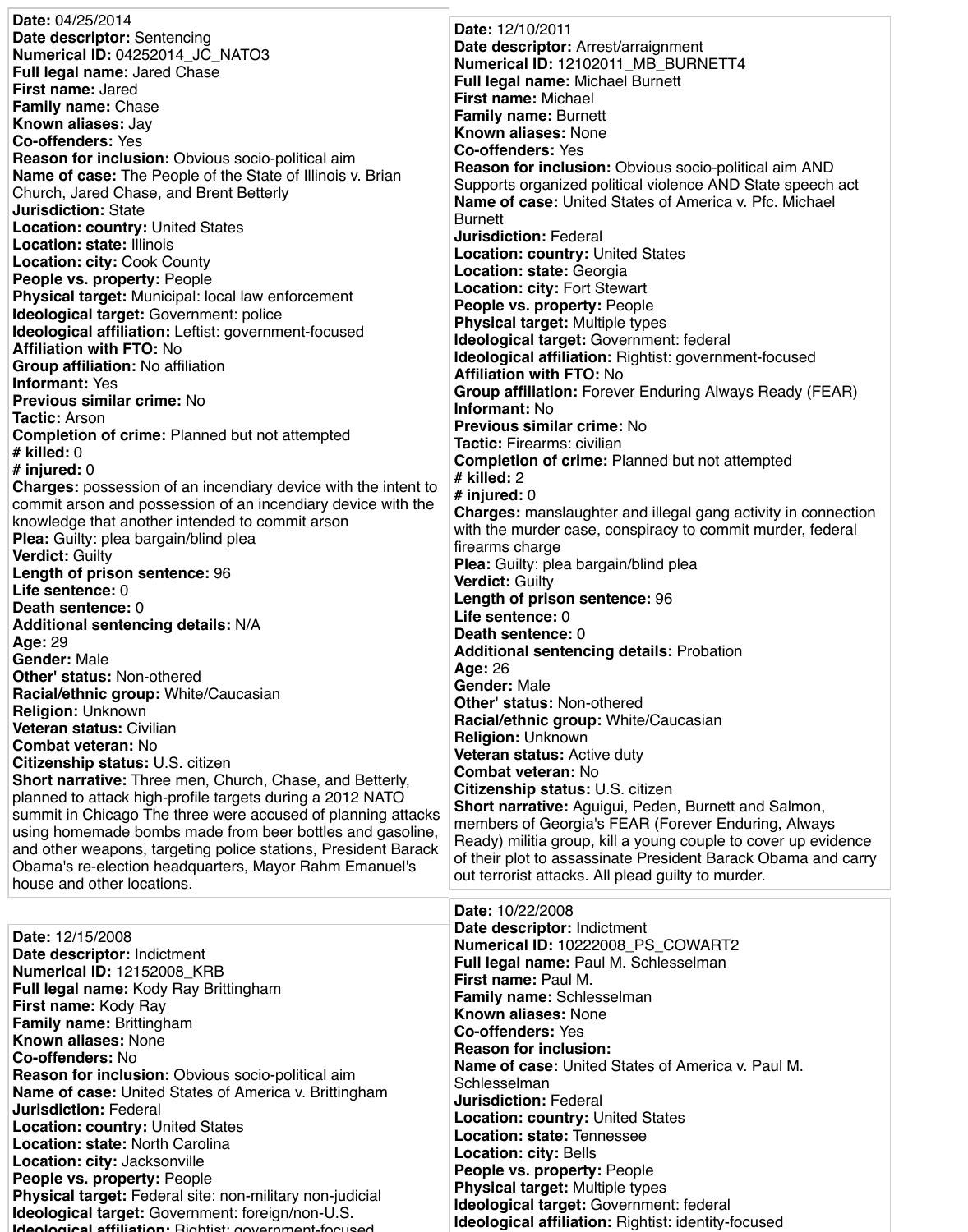| pucological anmanon. mynusi. government locuseu<br><b>Affiliation with FTO: No</b>               | <b>Affiliation with FTO: No</b>                                                                                                  |
|--------------------------------------------------------------------------------------------------|----------------------------------------------------------------------------------------------------------------------------------|
| <b>Group affiliation:</b> No affiliation                                                         | <b>Group affiliation: No affiliation</b>                                                                                         |
| <b>Informant: No</b>                                                                             | <b>Informant: No</b>                                                                                                             |
| <b>Previous similar crime: No</b>                                                                | <b>Previous similar crime: No</b>                                                                                                |
| <b>Tactic: Firearms: civilian</b>                                                                | <b>Tactic:</b> Firearms: civilian                                                                                                |
| <b>Completion of crime: Planned but not attempted</b>                                            | <b>Completion of crime:</b> Planned but not attempted                                                                            |
| $#$ killed: 0                                                                                    | # killed: $0$                                                                                                                    |
| # injured: $0$                                                                                   | # injured: $0$                                                                                                                   |
| <b>Charges: Threat against president-elect</b>                                                   | <b>Charges:</b> conspiracy, threatening to kill and inflict bodily harm                                                          |
| <b>Plea:</b> Guilty: plea bargain/blind plea                                                     | upon a presidential candidate, and one count of possessing a                                                                     |
| <b>Verdict: Guilty</b>                                                                           | firearm in furtherance of a crime of violence                                                                                    |
| Length of prison sentence: 100                                                                   | <b>Plea:</b> Guilty: plea bargain/blind plea                                                                                     |
| Life sentence: 0                                                                                 | <b>Verdict: Guilty</b>                                                                                                           |
| <b>Death sentence: 0</b>                                                                         | Length of prison sentence: 120                                                                                                   |
| <b>Additional sentencing details: N/A</b>                                                        | Life sentence: 0                                                                                                                 |
| <b>Age: 20</b>                                                                                   | <b>Death sentence: 0</b>                                                                                                         |
| <b>Gender: Male</b>                                                                              | <b>Additional sentencing details: N/A</b>                                                                                        |
| <b>Other' status: Non-othered</b>                                                                | <b>Age: 18</b>                                                                                                                   |
| <b>Racial/ethnic group: White/Caucasian</b>                                                      | <b>Gender: Male</b>                                                                                                              |
| <b>Religion: Unknown</b>                                                                         | <b>Other' status: Non-othered</b>                                                                                                |
| <b>Veteran status: Active duty</b>                                                               | <b>Racial/ethnic group: White/Caucasian</b>                                                                                      |
| <b>Combat veteran: No</b>                                                                        | <b>Religion: Unknown</b>                                                                                                         |
| <b>Citizenship status: U.S. citizen</b>                                                          | <b>Veteran status: Civilian</b>                                                                                                  |
| <b>Short narrative:</b> A Marine was investigated for a robbery he                               | <b>Combat veteran: No</b>                                                                                                        |
| had committed. During the investigation, law enforcement                                         | <b>Citizenship status: U.S. citizen</b>                                                                                          |
| came across his detailed plans to assassinate President                                          | <b>Short narrative:</b> arrested for their role in a conspiracy to<br>murder dozens of African-Americans, including then-Senator |
| Obama                                                                                            | and presidential candidate Barack Obama, because of their                                                                        |
|                                                                                                  | race.                                                                                                                            |
| <b>Date: 03/10/2011</b>                                                                          |                                                                                                                                  |
| Date descriptor: Arrest/arraignment                                                              |                                                                                                                                  |
| <b>Numerical ID: 03102011_KV_COX4</b>                                                            |                                                                                                                                  |
| <b>Full legal name: Karen Vernon</b>                                                             | <b>Date: 10/22/2008</b>                                                                                                          |
| <b>First name: Karen</b>                                                                         | Date descriptor: Indictment                                                                                                      |
| <b>Family name: Vernon</b>                                                                       | Numerical ID: 10222008_DC_COWART1                                                                                                |
| <b>Known aliases: None</b>                                                                       | <b>Full legal name: Daniel G. Cowart</b>                                                                                         |
| <b>Co-offenders: Yes</b>                                                                         | <b>First name: Daniel G.</b>                                                                                                     |
|                                                                                                  |                                                                                                                                  |
| <b>Reason for inclusion:</b> Obvious socio-political aim AND State                               | <b>Family name: Cowart</b>                                                                                                       |
| speech act                                                                                       | <b>Known aliases: None</b>                                                                                                       |
| <b>Name of case:</b> United States of America v. Cox, Barney, and                                | <b>Co-offenders: Yes</b>                                                                                                         |
| Vernon                                                                                           | <b>Reason for inclusion:</b>                                                                                                     |
| <b>Jurisdiction: Federal</b>                                                                     | <b>Name of case: United States of America v. Daniel G. Cowart</b>                                                                |
| <b>Location: country: United States</b>                                                          | <b>Jurisdiction: Federal</b>                                                                                                     |
| <b>Location: state: Alaska</b>                                                                   | <b>Location: country: United States</b>                                                                                          |
| <b>Location: city: Fairbanks</b>                                                                 | <b>Location: state: Tennessee</b>                                                                                                |
| <b>People vs. property: People</b>                                                               | <b>Location: city: Bells</b>                                                                                                     |
| <b>Physical target: Unspecified/unknown/undeveloped</b>                                          | <b>People vs. property: People</b>                                                                                               |
| Ideological target: Government: federal<br>Ideological affiliation: Rightist: government-focused | <b>Physical target: Multiple types</b><br><b>Ideological target: Government: federal</b>                                         |

**Affiliation with FTO:** No **Group affiliation:** Alaska Peacemaker Militia (APM) **Informant:** Yes **Previous similar crime:** No **Tactic:** Various methods **Completion of crime:** Planned but not attempted **# killed:** 0 **# injured:** 0 **Charges:** conspiracy to murder a federal district judge and an Internal Revenue Service employee, threatening to murder the judge and the judge's family, and conspiracy to possess an unregistered firearm silencer and grenades **Plea:** Guilty: plea bargain/blind plea **Verdict:** Guilty **Length of prison sentence:** 144 **Life sentence:** 0 **Death sentence:** 0 **Additional sentencing details:** N/A **Age:** 64 **Gender:** Female **Other' status:** Non-othered **Racial/ethnic group:** White/Caucasian

**Ideological affiliation:** Rightist: identity-focused **Affiliation with FTO:** No **Group affiliation:** Supreme White Alliance (SWA) **Informant:** No **Previous similar crime:** No **Tactic:** Firearms: civilian **Completion of crime:** Planned but not attempted **# killed:** 0 **# injured:** 0 **Charges:** conspiracy, threatening to kill and inflict bodily harm upon a major candidate for the office of President of the United States, interstate transportation of a short-barreled shotgun, interstate transportation of a firearm for the purpose of committing a felony, unlicensed transportation of an unauthorized short-barreled shotgun, possession of a shortbarreled shotgun, intentional damage to religious real property, and discharge of a firearm during and in relation to a crime of violence. **Plea:** Guilty: plea bargain/blind plea **Verdict:** Guilty **Length of prison sentence:** 168 **Life sentence:** 0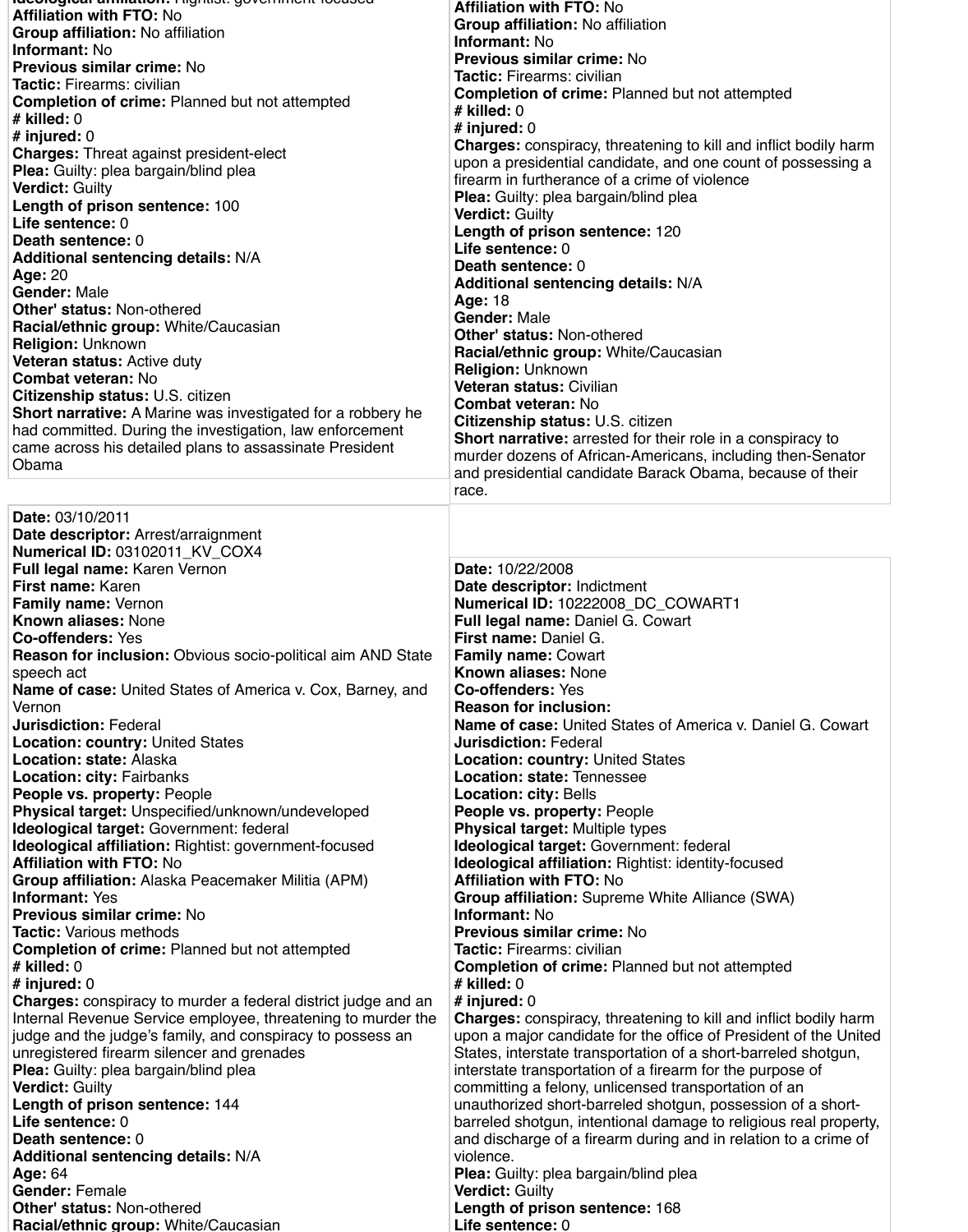**Racial/ethnic group:** White/Caucasian

| <b>Religion: Unknown</b><br><b>Veteran status: Civilian</b><br><b>Combat veteran: No</b><br><b>Citizenship status: U.S. citizen</b><br><b>Short narrative:</b> Four sovereign citizens and militia members<br>in Alaska were arrested in 2011 on federal and state weapons<br>and conspiracy charges related to a plot to murder federal and<br>state government officials engaged in criminal cases against<br>some of them. They dubbed it the "2-4-1" plot, because they<br>decided they would kidnap or kill two officials for every militia<br>member arrested or killed. Charges against a fifth defendant<br>were dropped after he agreed to testify against the others. On<br>January 8, 2013, a U.S. District court judge sentenced Alaska<br>Peacemakers Militia members Schaeffer Cox and Lonnie<br>Vernon to over 25 years in prison each. Lonnie Vernon's wife | <b>Death sentence: 0</b><br><b>Additional sentencing details: N/A</b><br><b>Age: 22</b><br><b>Gender: Male</b><br><b>Other' status: Non-othered</b><br><b>Racial/ethnic group: White/Caucasian</b><br><b>Religion: Unknown</b><br><b>Veteran status: Civilian</b><br><b>Combat veteran: No</b><br><b>Citizenship status: U.S. citizen</b><br><b>Short narrative:</b> arrested for their role in a conspiracy to<br>murder dozens of African-Americans, including then-Senator<br>and presidential candidate Barack Obama, because of their<br>race. |
|-----------------------------------------------------------------------------------------------------------------------------------------------------------------------------------------------------------------------------------------------------------------------------------------------------------------------------------------------------------------------------------------------------------------------------------------------------------------------------------------------------------------------------------------------------------------------------------------------------------------------------------------------------------------------------------------------------------------------------------------------------------------------------------------------------------------------------------------------------------------------------|-----------------------------------------------------------------------------------------------------------------------------------------------------------------------------------------------------------------------------------------------------------------------------------------------------------------------------------------------------------------------------------------------------------------------------------------------------------------------------------------------------------------------------------------------------|
| Karen received a sentence of 12 years in prison. Coleman<br>Barney received a five-year sentence on weapons charges.<br>Date: 11/11/2011<br>Date descriptor: Unknown/unclear                                                                                                                                                                                                                                                                                                                                                                                                                                                                                                                                                                                                                                                                                                |                                                                                                                                                                                                                                                                                                                                                                                                                                                                                                                                                     |
| <b>Numerical ID: 11112011 OO</b><br><b>Full legal name: Oscar Ramiro Ortega-Hernandez</b><br><b>First name: Oscar Ramiro</b><br><b>Family name: Ortega-Hernandez</b><br><b>Known aliases: None</b><br><b>Co-offenders: No</b><br><b>Reason for inclusion:</b><br>Name of case: United States of America v. Oscar Ramiro<br>Ortega-Hernandez<br><b>Jurisdiction: Federal</b><br><b>Location: country: United States</b><br><b>Location: state: District of Columbia</b>                                                                                                                                                                                                                                                                                                                                                                                                      | Date: 01/08/2011<br>Date descriptor: Unknown/unclear<br>Numerical ID: 01082011_JLL<br><b>Full legal name: Jared Lee Loughner</b><br><b>First name: Jared Lee</b><br><b>Family name: Loughner</b><br><b>Known aliases: None</b><br><b>Co-offenders: No</b><br><b>Reason for inclusion:</b><br><b>Name of case:</b> United States of America v. Jared Lee<br>Loughner<br><b>Jurisdiction: Federal</b>                                                                                                                                                 |
| <b>Location: city: District of Columbia</b><br><b>People vs. property: People</b><br><b>Physical target:</b> Federal site: non-military non-judicial<br>Ideological target: Government: federal<br><b>Ideological affiliation:</b> Rightist: government-focused<br><b>Affiliation with FTO: No</b><br><b>Group affiliation:</b> No affiliation<br><b>Informant: No</b><br><b>Previous similar crime: No</b><br><b>Tactic:</b> Firearms: civilian<br><b>Completion of crime: Carried through</b><br>$#$ killed: $0$                                                                                                                                                                                                                                                                                                                                                          | <b>Location: country: United States</b><br><b>Location: state: Arizona</b><br><b>Location: city: Tucson</b><br>People vs. property: People<br>Physical target: Federal site: non-military non-judicial<br>Ideological target: Government: federal<br>Ideological affiliation: Leftist: government-focused<br><b>Affiliation with FTO: No</b><br><b>Group affiliation: No affiliation</b><br><b>Informant: No</b><br><b>Previous similar crime: No</b>                                                                                               |
| # injured: $0$<br><b>Charges:</b> injury to a dwelling, placing lives in jeopardy within<br>the territorial jurisdiction of the United States, discharging a<br>firearm during a crime of violence<br><b>Plea:</b> Guilty: plea bargain/blind plea                                                                                                                                                                                                                                                                                                                                                                                                                                                                                                                                                                                                                          | <b>Tactic:</b> Firearms: civilian<br><b>Completion of crime: Carried through</b><br>$#$ killed: $6$<br># injured: $7$<br><b>Charges: 1. one count of attempted assasination 2. two counts</b><br>of murder of a federal employee 3. two counts of attempting to                                                                                                                                                                                                                                                                                     |

**Verdict:** Guilty

**Length of prison sentence:** 300 **Life sentence:** 0 **Death sentence:** 0 **Additional sentencing details:** Terrorism Enhancement **Age:** 22 **Gender:** Male **Other' status:** Othered **Racial/ethnic group:** Latino/Hispanic **Religion:** Unknown **Veteran status:** Civilian **Combat veteran:** No **Citizenship status:** U.S. citizen **Short narrative:** Oscar Ramiro Ortega-Hernandez fired at least eight rounds of ammuntion from a semi-automatic assault rifle at The White House in Washington, DC, United States, striking the executive mansion about eight times and causing approximately \$100,000 in damage. The President and the First Lady were both out of the area at the time of the incident. Ortega-Hernandez, who is not linked to any organizations, pleaded guilty to charges related to the incident and was sentenced to 25 years in prison in April 2014. The Federal Bureau of Investigation indicates that he was motivated by anti-

murder a federal employee **Plea:** Guilty: plea bargain/blind plea **Verdict:** Guilty **Length of prison sentence:** 1680 **Life sentence:** 0 **Death sentence:** 0 **Additional sentencing details:** N/A **Age:** 23 **Gender:** Male **Other' status:** Non-othered **Racial/ethnic group:** White/Caucasian **Religion:** Unknown **Veteran status:** Civilian **Combat veteran:** No **Citizenship status:** U.S. citizen **Short narrative:** Loughner sought out to assasinate Representative Gabrielle Giffords and in turn murdered six other people. He injured a total of 13 people. He recieved medical treatment for paranoid schizophrenia during his jail period and ended up being found competent to stand trial. He was found guilty for 19 counts total.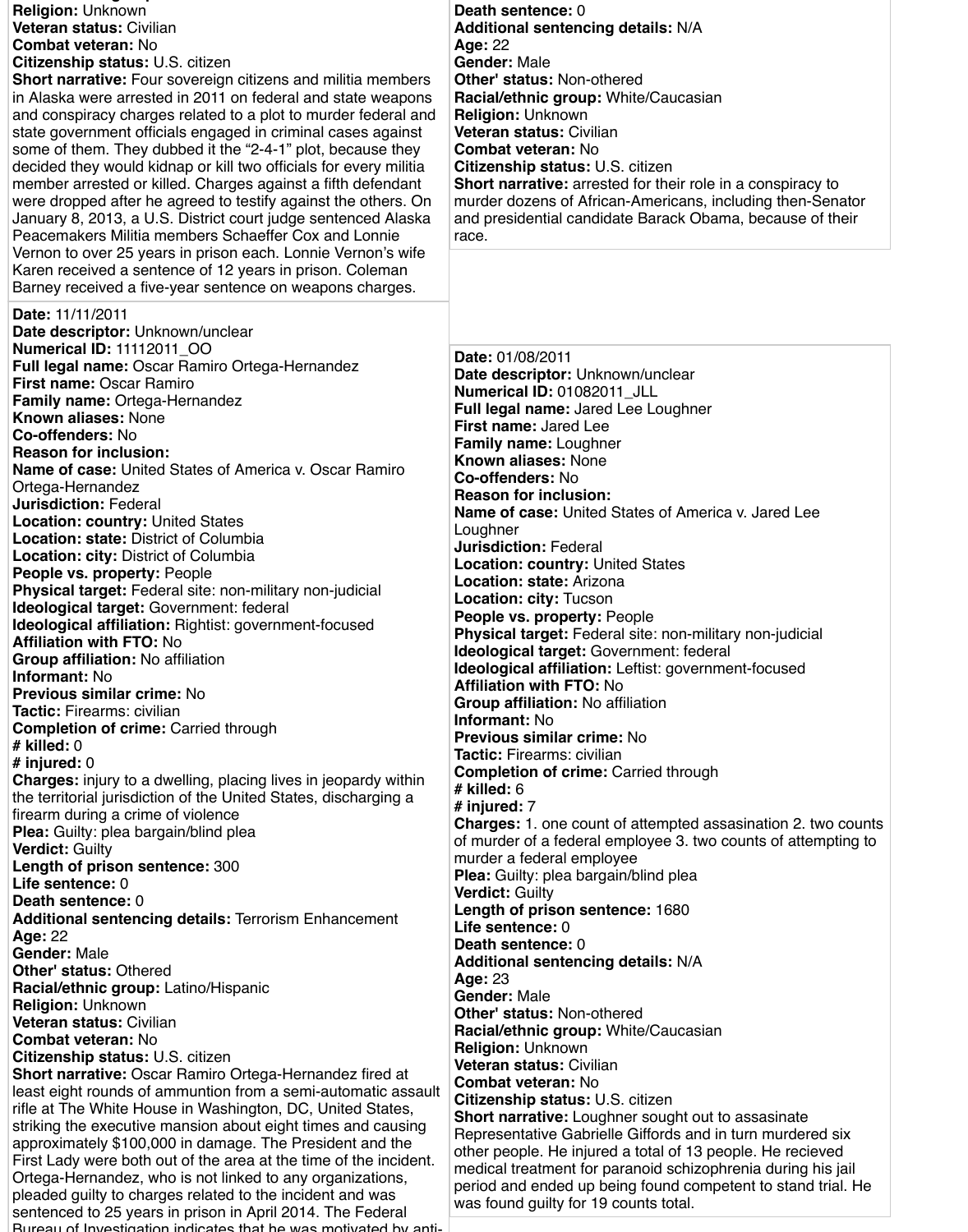| government sentiment.                                                |                                                                    |
|----------------------------------------------------------------------|--------------------------------------------------------------------|
| Date: 11/09/2018                                                     |                                                                    |
| Date descriptor: Indictment                                          | Date: 12/10/2011                                                   |
| Numerical ID: 11092018 CAS                                           | Date descriptor: Arrest/arraignment                                |
| <b>Full legal name: Cesar Altieri Sayoc</b>                          | Numerical ID: 12102011_IA_BURNETT1                                 |
| <b>First name: Cesar Altieri</b>                                     | Full legal name: Isaac Aguigui                                     |
| <b>Family name: Sayoc</b>                                            | <b>First name: Isaac</b>                                           |
| Known aliases: Cesar Randazzo, Cesar Altieri, Cesar Altieri          | <b>Family name: Aguigui</b>                                        |
| <b>Co-offenders: No</b>                                              | <b>Known aliases: None</b>                                         |
| <b>Reason for inclusion:</b> Obvious socio-political aim AND State   | <b>Co-offenders: Yes</b>                                           |
| speech act                                                           | <b>Reason for inclusion:</b> Obvious socio-political aim AND       |
| <b>Name of case:</b> United States of America v. Cesar Altieri Sayoc | Supports organized political violence AND State speech act         |
| <b>Jurisdiction: Federal</b>                                         | <b>Name of case:</b> United States of America v. Pvt. Isaac G.     |
| <b>Location: country: United States</b>                              | Aguigui                                                            |
| <b>Location: state: Multiple states</b>                              | <b>Jurisdiction: Federal</b>                                       |
| <b>Location: city: Multiple cities</b>                               | <b>Location: country: United States</b>                            |
| <b>People vs. property: People</b>                                   | Location: state: Georgia                                           |
| <b>Physical target: Multiple types</b>                               | <b>Location: city: Fort Stewart</b>                                |
| <b>Ideological target: Identity: political affiliation</b>           | <b>People vs. property: People</b>                                 |
| <b>Ideological affiliation: Rightist: unspecified</b>                | <b>Physical target: Multiple types</b>                             |
| <b>Affiliation with FTO: No</b>                                      | Ideological target: Government: federal                            |
| Group affiliation: No affiliation                                    | Ideological affiliation: Rightist: government-focused              |
| <b>Informant: No</b>                                                 | <b>Affiliation with FTO: No</b>                                    |
| <b>Previous similar crime: Yes</b>                                   | <b>Group affiliation:</b> Forever Enduring Always Ready (FEAR)     |
| <b>Tactic: Explosives</b>                                            | <b>Informant: No</b>                                               |
| <b>Completion of crime: Attempted</b>                                | <b>Previous similar crime: Yes</b>                                 |
| $#$ killed: $0$                                                      | <b>Tactic: Firearms: civilian</b>                                  |
| # injured: $0$                                                       | <b>Completion of crime: Planned but not attempted</b>              |
| <b>Charges:</b> using a weapon of mass destruction, interstate       | $#$ killed: 2                                                      |
| transportation of an explosive, conveying a threat in interstate     | # injured: $0$                                                     |
| commerce, unlawful use of mails, carrying an explosive during        | <b>Charges:</b> conspiracy to commit murder and a federal firearms |
| the commission of a felony, using and carrying a destructive         | charge                                                             |
| device in furtherance of a crime of violence                         | <b>Plea:</b> Guilty: plea bargain/blind plea                       |
| <b>Plea: Pending</b>                                                 | <b>Verdict: Guilty</b>                                             |
| <b>Verdict: Pending</b>                                              | Length of prison sentence: X                                       |
| <b>Length of prison sentence: Pending</b>                            | Life sentence: 1                                                   |
| <b>Life sentence: Pending</b>                                        | <b>Death sentence: 0</b>                                           |
| <b>Death sentence: Pending</b>                                       | <b>Additional sentencing details: N/A</b>                          |
| <b>Additional sentencing details: Pending</b>                        | <b>Age: 22</b>                                                     |
| <b>Age: 56</b>                                                       | <b>Gender: Male</b>                                                |
| <b>Gender: Male</b>                                                  | <b>Other' status: Non-othered</b>                                  |
| <b>Other' status: Non-othered</b>                                    | <b>Racial/ethnic group: White/Caucasian</b>                        |
| Racial/ethnic group: Unknown                                         | <b>Religion: Unknown</b>                                           |
| <b>Religion: Unknown</b>                                             | <b>Veteran status: Active duty</b>                                 |
| <b>Veteran status: Civilian</b>                                      | <b>Combat veteran: No</b>                                          |
| <b>Combat veteran: No</b>                                            | <b>Citizenship status: U.S. citizen</b>                            |
| <b>Citizenship status: U.S. citizen</b>                              | <b>Short narrative:</b> Aguigui, Peden, Burnett and Salmon,        |
| <b>Short narrative:</b> Cesar Sayoc targeted former high-ranking     | members of Georgia's FEAR (Forever Enduring, Always                |
| officials such as President Barack Obama, President Bill             | Ready) militia group, kill a young couple to cover up evidence     |

Clinton, Vice President Joe Biden, Secretary of State Hillary Clinton, and others, as well as CNN, by sending explosive packages to them through the U.S. Postal Service

 $\mu$ u indicates that he was motivated by

of their plot to assassinate President Barack Obama and carry out terrorist attacks. All plead guilty to murder.

**Date:** 08/01/2010 **Date descriptor:** Arrest/arraignment **Numerical ID:** 08012010\_WLK **Full legal name:** Wayde Lynn Kurt **First name:** Wayde **Family name:** Kurt **Known aliases:** None **Co-offenders:** No **Reason for inclusion:** Obvious socio-political aim AND State speech act **Name of case:** United States of America v. Wayde Lynn Kurt **Jurisdiction:** Federal **Location: country:** United States **Location: state:** Washington **Location: city:** Spokane **People vs. property:** People and property **Physical target:** Unspecified/unknown/undeveloped **Ideological target:** Identity: race/ethnicity

**Date:** 12/10/2011 **Date descriptor:** Arrest/arraignment **Numerical ID:** 12102011\_AP\_BURNETT2 **Full legal name:** Anthony Peden **First name:** Anthony Peden **Family name:** Peden **Known aliases:** None **Co-offenders:** Yes **Reason for inclusion:** Obvious socio-political aim AND Supports organized political violence AND State speech act **Name of case:** United States of America v. Army Sgt. Anthony Peden **Jurisdiction:** Federal **Location: country:** United States **Location: state:** Georgia **Location: city:** Fort Stewart **People vs. property:** People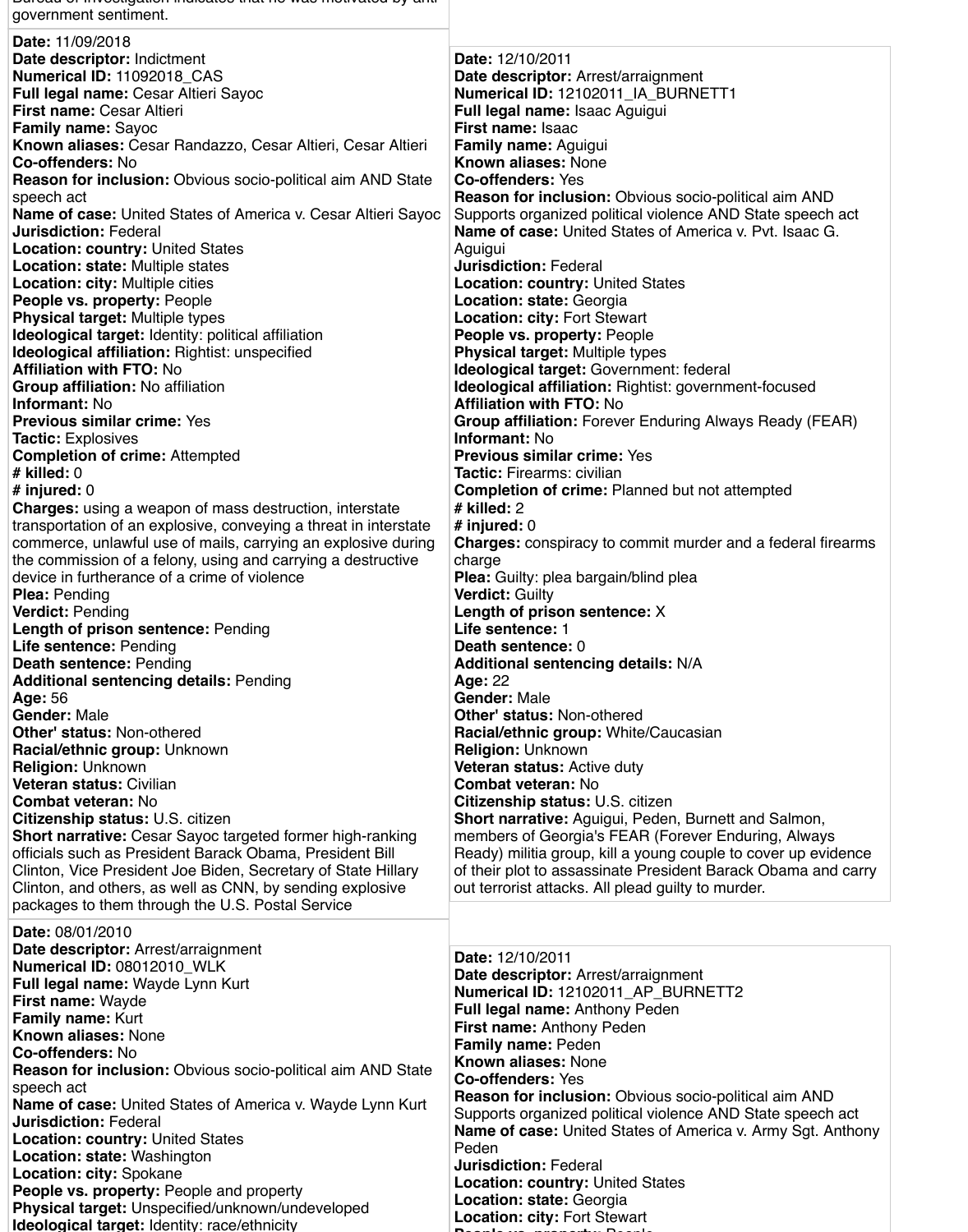**Ideological target:** Identity: race/ethnicity

| <b>Ideological affiliation: Rightist: identity-focused</b>             | <b>People VS. property: People</b>                                  |
|------------------------------------------------------------------------|---------------------------------------------------------------------|
| <b>Affiliation with FTO: No</b>                                        | <b>Physical target: Multiple types</b>                              |
| Group affiliation: Valhalla Bound Skinheads, Vanguard                  | Ideological target: Government: federal                             |
|                                                                        | <b>Ideological affiliation:</b> Rightist: government-focused        |
| Kindred                                                                | <b>Affiliation with FTO: No</b>                                     |
| <b>Informant:</b> Presumed but not documented                          | <b>Group affiliation:</b> Forever Enduring Always Ready (FEAR)      |
| <b>Previous similar crime: Yes</b>                                     | <b>Informant: No</b>                                                |
| <b>Tactic:</b> Firearms: civilian                                      | <b>Previous similar crime: No</b>                                   |
| <b>Completion of crime: Planned but not attempted</b>                  |                                                                     |
| # killed: $0$                                                          | <b>Tactic: Firearms: civilian</b>                                   |
| # injured: $0$                                                         | <b>Completion of crime:</b> Planned but not attempted               |
| <b>Charges:</b> Felon in possession of a fire arm, aggravated identity | $#$ killed: 2                                                       |
| theft, unlawful production of identification card, unlawful            | # injured: $0$                                                      |
|                                                                        | <b>Charges:</b> conspiracy to commit murder and a federal firearms  |
| posession of identification card, false statement                      | charge                                                              |
| <b>Plea:</b> Guilty: plea bargain/blind plea                           | <b>Plea:</b> Guilty: plea bargain/blind plea                        |
| <b>Verdict: Guilty</b>                                                 | <b>Verdict: Guilty</b>                                              |
| Length of prison sentence: 156                                         | Length of prison sentence: X                                        |
| Life sentence: 0                                                       |                                                                     |
| <b>Death sentence: 0</b>                                               | Life sentence: 1                                                    |
| <b>Additional sentencing details: Terrorism enhancement</b>            | <b>Death sentence: 0</b>                                            |
| <b>Age: 54</b>                                                         | <b>Additional sentencing details: N/A</b>                           |
| <b>Gender: Male</b>                                                    | <b>Age: 25</b>                                                      |
| <b>Other' status: Non-othered</b>                                      | <b>Gender: Male</b>                                                 |
|                                                                        | <b>Other' status: Non-othered</b>                                   |
| Racial/ethnic group: White/Caucasian                                   | <b>Racial/ethnic group: White/Caucasian</b>                         |
| <b>Religion: Other</b>                                                 | <b>Religion: Unknown</b>                                            |
| <b>Veteran status: Civilian</b>                                        | <b>Veteran status: Active duty</b>                                  |
| <b>Combat veteran: No</b>                                              | <b>Combat veteran: Yes</b>                                          |
| <b>Citizenship status: U.S. citizen</b>                                |                                                                     |
| <b>Short narrative:</b> FBI agents arrested white supremacist          | <b>Citizenship status: U.S. citizen</b>                             |
| Wayde Lynn Kurt on federal gun and forgery charges.                    | <b>Short narrative:</b> Aguigui, Peden, Burnett and Salmon,         |
|                                                                        |                                                                     |
|                                                                        | members of Georgia's FEAR (Forever Enduring, Always                 |
| According to authorities, Kurt was planning to assassinate             | Ready) militia group, kill a young couple to cover up evidence      |
| President Obama as part of a terrorist attack that he called his       | of their plot to assassinate President Barack Obama and carry       |
| "final solution." His plans included a bombing that would "dwarf"      | out terrorist attacks. All plead guilty to murder.                  |
| the 1995 Oklahoma City bombing. Convicted in 2011, Kurt was            |                                                                     |
| sentenced to 13 years in prison.                                       |                                                                     |
|                                                                        |                                                                     |
|                                                                        | <b>Date: 12/10/2011</b>                                             |
|                                                                        | Date descriptor: Arrest/arraignment                                 |
| <b>Date: 03/14/2010</b>                                                | Numerical ID: 12102011_CS_BURNETT3                                  |
| Date descriptor: Arrest/arraignment                                    | <b>Full legal name: Christopher Salmon</b>                          |
| Numerical ID: 04062010_CAW                                             | <b>First name: Christopher</b>                                      |
| <b>Full legal name: Charles Alan Wilson</b>                            | <b>Family name: Salmon</b>                                          |
| <b>First name: Charles Alan</b>                                        | <b>Known aliases: None</b>                                          |
| <b>Family name: Wilson</b>                                             | <b>Co-offenders: Yes</b>                                            |
| <b>Known aliases: None</b>                                             | <b>Reason for inclusion:</b> Obvious socio-political aim AND        |
|                                                                        |                                                                     |
| <b>Co-offenders: No</b>                                                | Supports organized political violence AND State speech act          |
| <b>Reason for inclusion:</b> Obvious socio-political aim AND State     | <b>Name of case:</b> United States of America v. Pvt. Christopher   |
| speech act                                                             | Salmon                                                              |
| <b>Name of case:</b> United States of America v. Charles Alan          | <b>Jurisdiction: Federal</b>                                        |
| Wilson<br><b>Jurisdiction: Federal</b>                                 | <b>Location: country: United States</b><br>Location: state: Georgia |

**Location: country:** United States **Location: state:** Washington **Location: city:** Seattle **People vs. property:** People **Physical target:** Individual person(s) **Ideological target:** Government: federal **Ideological affiliation:** Rightist: government-focused **Affiliation with FTO:** No **Group affiliation:** No affiliation **Informant:** No **Previous similar crime:** No **Tactic:** Other **Completion of crime:** Carried through **# killed:** 0 **# injured:** 0 **Charges:** threatening a US official **Plea:** Guilty: plea bargain/blind plea **Verdict:** Guilty **Length of prison sentence:** 12 **Life sentence:** 0 **Death sentence:** 0 **Additional sentencing details:** 3 years supervised relsease

**Location: city:** Fort Stewart **People vs. property:** People **Physical target:** Multiple types **Ideological target:** Government: federal **Ideological affiliation:** Rightist: government-focused **Affiliation with FTO:** No **Group affiliation:** Forever Enduring Always Ready (FEAR) **Informant:** No **Previous similar crime:** No **Tactic:** Firearms: civilian **Completion of crime:** Planned but not attempted **# killed:** 2 **# injured:** 0 **Charges:** conspiracy to commit murder and a federal firearms charge **Plea:** Guilty: plea bargain/blind plea **Verdict:** Guilty **Length of prison sentence:** X **Life sentence:** 1 **Death sentence:** 0 **Additional sentencing details:** N/A **Age:** 27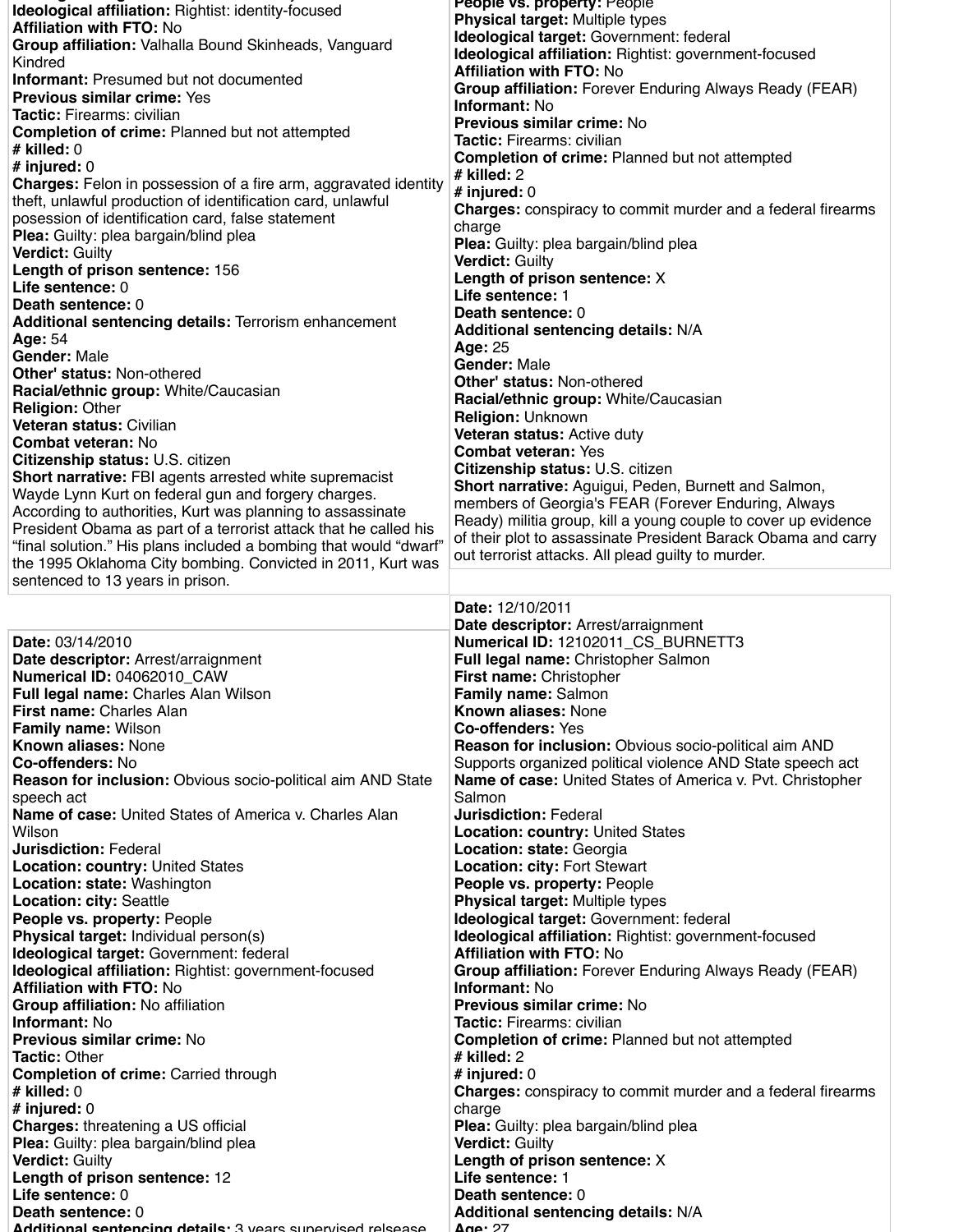**Additional sentencing details:** 3 years supervised relsease **Age:** 27

| <b>Age: 64</b><br><b>Gender: Male</b><br><b>Other' status: Non-othered</b><br><b>Racial/ethnic group: White/Caucasian</b><br><b>Religion: Unknown</b><br><b>Veteran status: Unknown</b><br><b>Combat veteran: Unknown</b><br><b>Citizenship status: U.S. citizen</b><br><b>Short narrative:</b> Wilson directed death threats toward Senator<br><b>Patty Murray</b>                                                                                                                                                                                                                                                                                                                                                                                                                                                                                                                                                                                                                                                                                                                                                                                                                                                                                                                                                                                                                                                                                                                                                                                                                                                                                       | <b>Gender: Male</b><br><b>Other' status: Non-othered</b><br>Racial/ethnic group: White/Caucasian<br><b>Religion: Unknown</b><br><b>Veteran status: Active duty</b><br><b>Combat veteran: No</b><br><b>Citizenship status: U.S. citizen</b><br><b>Short narrative:</b> Aguigui, Peden, Burnett and Salmon,<br>members of Georgia's FEAR (Forever Enduring, Always<br>Ready) militia group, kill a young couple to cover up evidence<br>of their plot to assassinate President Barack Obama and carry<br>out terrorist attacks. All plead guilty to murder.                                                                                                                                                                                                                                                                                                                                                                                                                                                                                                                                                                                                                                                                                                                                                                                                                                                                                                                                                                                                                                                                                                                                                                                                                                       |
|-----------------------------------------------------------------------------------------------------------------------------------------------------------------------------------------------------------------------------------------------------------------------------------------------------------------------------------------------------------------------------------------------------------------------------------------------------------------------------------------------------------------------------------------------------------------------------------------------------------------------------------------------------------------------------------------------------------------------------------------------------------------------------------------------------------------------------------------------------------------------------------------------------------------------------------------------------------------------------------------------------------------------------------------------------------------------------------------------------------------------------------------------------------------------------------------------------------------------------------------------------------------------------------------------------------------------------------------------------------------------------------------------------------------------------------------------------------------------------------------------------------------------------------------------------------------------------------------------------------------------------------------------------------|-------------------------------------------------------------------------------------------------------------------------------------------------------------------------------------------------------------------------------------------------------------------------------------------------------------------------------------------------------------------------------------------------------------------------------------------------------------------------------------------------------------------------------------------------------------------------------------------------------------------------------------------------------------------------------------------------------------------------------------------------------------------------------------------------------------------------------------------------------------------------------------------------------------------------------------------------------------------------------------------------------------------------------------------------------------------------------------------------------------------------------------------------------------------------------------------------------------------------------------------------------------------------------------------------------------------------------------------------------------------------------------------------------------------------------------------------------------------------------------------------------------------------------------------------------------------------------------------------------------------------------------------------------------------------------------------------------------------------------------------------------------------------------------------------|
| Date: 01/01/2011<br>Date descriptor: Indictment<br><b>Numerical ID: 01100011_CH</b><br>Full legal name: Charles Turner Habermann<br><b>First name: Charles</b><br><b>Family name: Habermann</b><br><b>Known aliases: None</b><br><b>Co-offenders: No</b><br><b>Reason for inclusion:</b> Obvious socio-political aim<br><b>Name of case:</b> United States of America v. Charles<br>Habermann<br><b>Jurisdiction: Federal</b><br><b>Location: country: United States</b><br><b>Location: state: Washington</b><br><b>Location: city: Seattle</b><br><b>People vs. property: People</b><br><b>Physical target: Individual person(s)</b><br>Ideological target: Government: federal<br>Ideological affiliation: Rightist: government-focused<br><b>Affiliation with FTO: No</b><br><b>Group affiliation: No affiliation</b><br><b>Informant: No</b><br><b>Previous similar crime: Yes</b><br><b>Tactic:</b> Unknown/unspecified/undeveloped<br><b>Completion of crime: Planned but not attempted</b><br>$#$ killed: $0$<br># injured: $0$<br><b>Charges:</b> Threatening a federal official<br><b>Plea:</b> Guilty: plea bargain/blind plea<br><b>Verdict: Guilty</b><br>Length of prison sentence: 24<br>Life sentence: 0<br><b>Death sentence: 0</b><br><b>Additional sentencing details: N/A</b><br><b>Age: 32</b><br><b>Gender: Male</b><br><b>Other' status: Non-othered</b><br><b>Racial/ethnic group: White/Caucasian</b><br><b>Religion: Unknown</b><br><b>Veteran status: Civilian</b><br><b>Combat veteran: No</b><br><b>Citizenship status: U.S. citizen</b><br><b>Short narrative: Habermann threatened Member of Congress</b><br>Jim McDermott | <b>Date: 02/24/1999</b><br>Date descriptor: Arrest/arraignment<br>Numerical ID: 02241999_DR_MCGIFFEN4<br><b>Full legal name: Daniel Rick</b><br><b>First name: Daniel</b><br><b>Family name: Rick</b><br><b>Known aliases: None</b><br><b>Co-offenders: Yes</b><br><b>Reason for inclusion:</b><br><b>Name of case:</b> United States of America v. McGiffen and<br>Weicherding<br><b>Jurisdiction: Federal</b><br><b>Location: country: United States</b><br>Location: state: Missouri<br><b>Location: city: Saint Louis</b><br><b>People vs. property: People and property</b><br><b>Physical target: Multiple types</b><br><b>Ideological target: Government: federal</b><br><b>Ideological affiliation: Rightist: identity-focused</b><br><b>Affiliation with FTO: No</b><br><b>Group affiliation: Multiple</b><br><b>Informant: Yes</b><br><b>Previous similar crime: No</b><br><b>Tactic: Various methods</b><br><b>Completion of crime: Planned but not attempted</b><br>$#$ killed: 0<br># injured: $0$<br><b>Charges:</b> selling an automatic weapon to an fbi agent<br><b>Plea:</b> Guilty: plea bargain/blind plea<br><b>Verdict: Guilty</b><br>Length of prison sentence: 24<br>Life sentence: 0<br><b>Death sentence: 0</b><br><b>Additional sentencing details: N/A</b><br><b>Age: 20</b><br><b>Gender: Male</b><br><b>Other' status: Non-othered</b><br>Racial/ethnic group: White/Caucasian<br><b>Religion: Unknown</b><br><b>Veteran status: Civilian</b><br><b>Combat veteran: No</b><br><b>Citizenship status: U.S. citizen</b><br><b>Short narrative:</b> planned violent activies including the<br>assasination of a civil rights lawyer and a judge, the bombing of<br>a law center, and various other federal buildings, and<br>poisioning water supplies in big cities |
| <b>Date: 02/24/1999</b>                                                                                                                                                                                                                                                                                                                                                                                                                                                                                                                                                                                                                                                                                                                                                                                                                                                                                                                                                                                                                                                                                                                                                                                                                                                                                                                                                                                                                                                                                                                                                                                                                                   | <b>Date: 02/24/1999</b>                                                                                                                                                                                                                                                                                                                                                                                                                                                                                                                                                                                                                                                                                                                                                                                                                                                                                                                                                                                                                                                                                                                                                                                                                                                                                                                                                                                                                                                                                                                                                                                                                                                                                                                                                                         |
| Date descriptor: Arrest/arraignment                                                                                                                                                                                                                                                                                                                                                                                                                                                                                                                                                                                                                                                                                                                                                                                                                                                                                                                                                                                                                                                                                                                                                                                                                                                                                                                                                                                                                                                                                                                                                                                                                       | Date descriptor: Arrest/arraignment                                                                                                                                                                                                                                                                                                                                                                                                                                                                                                                                                                                                                                                                                                                                                                                                                                                                                                                                                                                                                                                                                                                                                                                                                                                                                                                                                                                                                                                                                                                                                                                                                                                                                                                                                             |
| Numerical ID: 02241999_RPB_MCGIFFEN2                                                                                                                                                                                                                                                                                                                                                                                                                                                                                                                                                                                                                                                                                                                                                                                                                                                                                                                                                                                                                                                                                                                                                                                                                                                                                                                                                                                                                                                                                                                                                                                                                      | Numerical ID: 02241999_GLL_MCGIFFEN3                                                                                                                                                                                                                                                                                                                                                                                                                                                                                                                                                                                                                                                                                                                                                                                                                                                                                                                                                                                                                                                                                                                                                                                                                                                                                                                                                                                                                                                                                                                                                                                                                                                                                                                                                            |
| <b>Full legal name: Ralph P. Bock</b>                                                                                                                                                                                                                                                                                                                                                                                                                                                                                                                                                                                                                                                                                                                                                                                                                                                                                                                                                                                                                                                                                                                                                                                                                                                                                                                                                                                                                                                                                                                                                                                                                     | <b>Full legal name: Glenn LeVelle Lowtharp</b>                                                                                                                                                                                                                                                                                                                                                                                                                                                                                                                                                                                                                                                                                                                                                                                                                                                                                                                                                                                                                                                                                                                                                                                                                                                                                                                                                                                                                                                                                                                                                                                                                                                                                                                                                  |
| First name: Ralph P.                                                                                                                                                                                                                                                                                                                                                                                                                                                                                                                                                                                                                                                                                                                                                                                                                                                                                                                                                                                                                                                                                                                                                                                                                                                                                                                                                                                                                                                                                                                                                                                                                                      | <b>First name: Glenn LeVelle</b>                                                                                                                                                                                                                                                                                                                                                                                                                                                                                                                                                                                                                                                                                                                                                                                                                                                                                                                                                                                                                                                                                                                                                                                                                                                                                                                                                                                                                                                                                                                                                                                                                                                                                                                                                                |
| <b>Family name: Bock</b>                                                                                                                                                                                                                                                                                                                                                                                                                                                                                                                                                                                                                                                                                                                                                                                                                                                                                                                                                                                                                                                                                                                                                                                                                                                                                                                                                                                                                                                                                                                                                                                                                                  | <b>Family name:</b> Lowtharp                                                                                                                                                                                                                                                                                                                                                                                                                                                                                                                                                                                                                                                                                                                                                                                                                                                                                                                                                                                                                                                                                                                                                                                                                                                                                                                                                                                                                                                                                                                                                                                                                                                                                                                                                                    |
| <b>Known aliases: None</b>                                                                                                                                                                                                                                                                                                                                                                                                                                                                                                                                                                                                                                                                                                                                                                                                                                                                                                                                                                                                                                                                                                                                                                                                                                                                                                                                                                                                                                                                                                                                                                                                                                | <b>Known aliases: None</b>                                                                                                                                                                                                                                                                                                                                                                                                                                                                                                                                                                                                                                                                                                                                                                                                                                                                                                                                                                                                                                                                                                                                                                                                                                                                                                                                                                                                                                                                                                                                                                                                                                                                                                                                                                      |
| <b>Co-offenders: Yes</b>                                                                                                                                                                                                                                                                                                                                                                                                                                                                                                                                                                                                                                                                                                                                                                                                                                                                                                                                                                                                                                                                                                                                                                                                                                                                                                                                                                                                                                                                                                                                                                                                                                  | <b>Co-offenders: Yes</b>                                                                                                                                                                                                                                                                                                                                                                                                                                                                                                                                                                                                                                                                                                                                                                                                                                                                                                                                                                                                                                                                                                                                                                                                                                                                                                                                                                                                                                                                                                                                                                                                                                                                                                                                                                        |
| <b>Reason for inclusion:</b>                                                                                                                                                                                                                                                                                                                                                                                                                                                                                                                                                                                                                                                                                                                                                                                                                                                                                                                                                                                                                                                                                                                                                                                                                                                                                                                                                                                                                                                                                                                                                                                                                              | <b>Reason for inclusion:</b>                                                                                                                                                                                                                                                                                                                                                                                                                                                                                                                                                                                                                                                                                                                                                                                                                                                                                                                                                                                                                                                                                                                                                                                                                                                                                                                                                                                                                                                                                                                                                                                                                                                                                                                                                                    |
| Name of case: United States of America v. McGiffen and                                                                                                                                                                                                                                                                                                                                                                                                                                                                                                                                                                                                                                                                                                                                                                                                                                                                                                                                                                                                                                                                                                                                                                                                                                                                                                                                                                                                                                                                                                                                                                                                    | <b>Name of case:</b> United States of America v. McGiffen and                                                                                                                                                                                                                                                                                                                                                                                                                                                                                                                                                                                                                                                                                                                                                                                                                                                                                                                                                                                                                                                                                                                                                                                                                                                                                                                                                                                                                                                                                                                                                                                                                                                                                                                                   |
| Weicherding                                                                                                                                                                                                                                                                                                                                                                                                                                                                                                                                                                                                                                                                                                                                                                                                                                                                                                                                                                                                                                                                                                                                                                                                                                                                                                                                                                                                                                                                                                                                                                                                                                               | Weicherding                                                                                                                                                                                                                                                                                                                                                                                                                                                                                                                                                                                                                                                                                                                                                                                                                                                                                                                                                                                                                                                                                                                                                                                                                                                                                                                                                                                                                                                                                                                                                                                                                                                                                                                                                                                     |
| <b>Jurisdiction: Federal</b>                                                                                                                                                                                                                                                                                                                                                                                                                                                                                                                                                                                                                                                                                                                                                                                                                                                                                                                                                                                                                                                                                                                                                                                                                                                                                                                                                                                                                                                                                                                                                                                                                              | <b>Jurisdiction: Federal</b>                                                                                                                                                                                                                                                                                                                                                                                                                                                                                                                                                                                                                                                                                                                                                                                                                                                                                                                                                                                                                                                                                                                                                                                                                                                                                                                                                                                                                                                                                                                                                                                                                                                                                                                                                                    |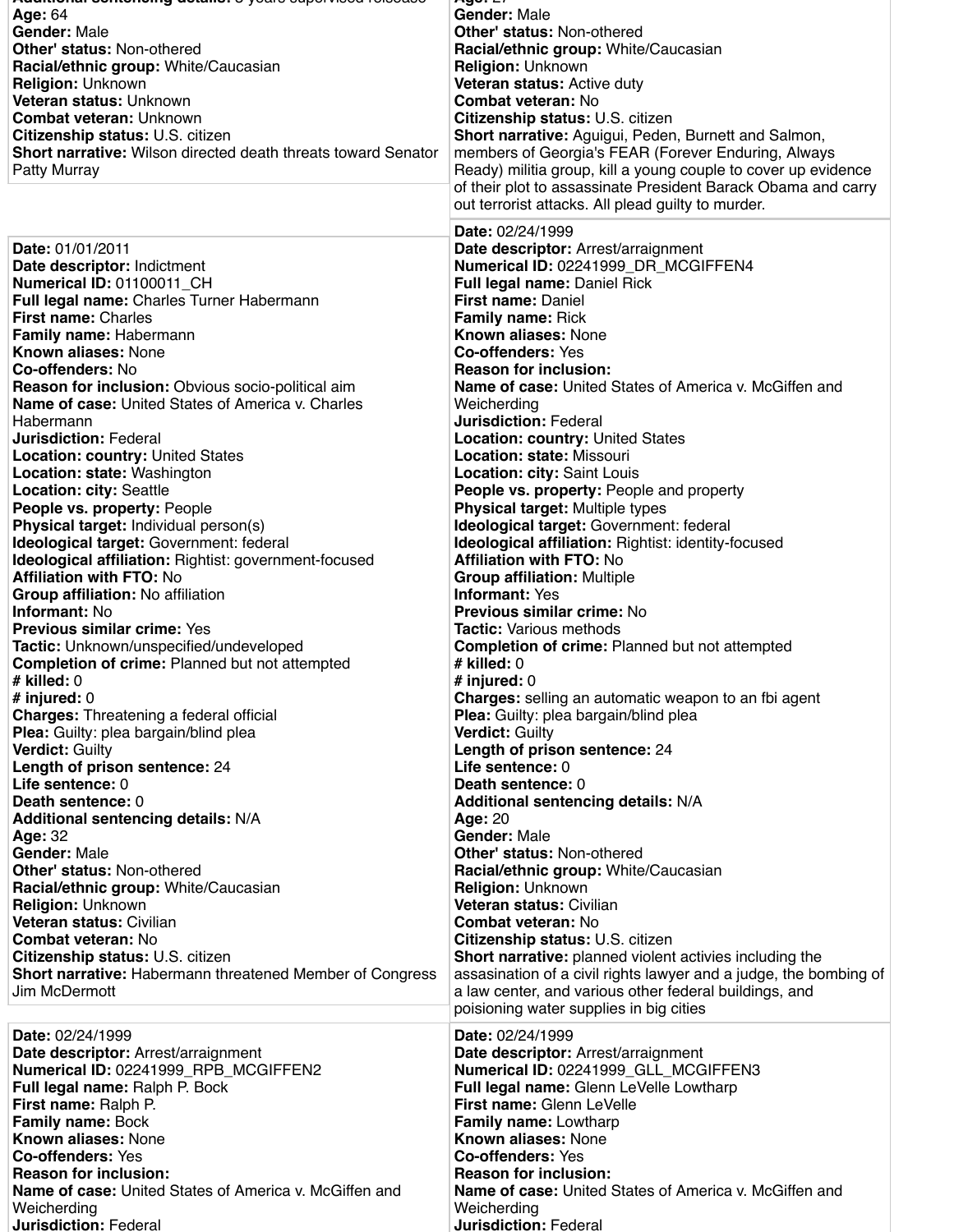| <b>Location: country: United States</b>                           | <b>Location: country: United States</b>                           |
|-------------------------------------------------------------------|-------------------------------------------------------------------|
| <b>Location: state: Missouri</b>                                  | <b>Location: state: Missouri</b>                                  |
| <b>Location: city: Saint Louis</b>                                | <b>Location: city: Saint Louis</b>                                |
| <b>People vs. property: People and property</b>                   | <b>People vs. property: People and property</b>                   |
| <b>Physical target: Multiple types</b>                            | <b>Physical target: Multiple types</b>                            |
| <b>Ideological target: Government: federal</b>                    | Ideological target: Government: federal                           |
| <b>Ideological affiliation:</b> Rightist: identity-focused        | Ideological affiliation: Rightist: identity-focused               |
| <b>Affiliation with FTO: No</b>                                   | <b>Affiliation with FTO: No</b>                                   |
| <b>Group affiliation: Multiple</b>                                | <b>Group affiliation: Multiple</b>                                |
| <b>Informant: Yes</b>                                             | <b>Informant: Yes</b>                                             |
| <b>Previous similar crime: No</b>                                 | <b>Previous similar crime: No</b>                                 |
| <b>Tactic: Various methods</b>                                    | <b>Tactic: Various methods</b>                                    |
| <b>Completion of crime: Planned but not attempted</b>             | <b>Completion of crime: Planned but not attempted</b>             |
| $#$ killed: $0$                                                   | # killed: $0$                                                     |
| # injured: $0$                                                    | # injured: $0$                                                    |
| <b>Charges:</b> possession of explosives and conspiracy           | <b>Charges:</b> converting a weapon to full auto and providing it |
| <b>Plea:</b> Guilty: plea bargain/blind plea                      | <b>Plea:</b> Guilty: plea bargain/blind plea                      |
| <b>Verdict: Guilty</b>                                            | <b>Verdict: Guilty</b>                                            |
| Length of prison sentence: 24                                     | Length of prison sentence: 24                                     |
| Life sentence: 0                                                  | Life sentence: 0                                                  |
| <b>Death sentence: 0</b>                                          | <b>Death sentence: 0</b>                                          |
| <b>Additional sentencing details: N/A</b>                         | <b>Additional sentencing details: N/A</b>                         |
| <b>Age: 27</b>                                                    | <b>Age: 50</b>                                                    |
| <b>Gender: Male</b>                                               | <b>Gender: Male</b>                                               |
| <b>Other' status: Non-othered</b>                                 | <b>Other' status: Non-othered</b>                                 |
| Racial/ethnic group: White/Caucasian                              | Racial/ethnic group: White/Caucasian                              |
| <b>Religion: Unknown</b>                                          | <b>Religion: Unknown</b>                                          |
| <b>Veteran status: Civilian</b>                                   | <b>Veteran status: Civilian</b>                                   |
| <b>Combat veteran: No</b>                                         | <b>Combat veteran: No</b>                                         |
| <b>Citizenship status: U.S. citizen</b>                           | <b>Citizenship status: U.S. citizen</b>                           |
| <b>Short narrative:</b> planned violent activies including the    | <b>Short narrative:</b> planned violent activies including the    |
| assasination of a civil rights lawyer and a judge, the bombing of | assasination of a civil rights lawyer and a judge, the bombing of |
| a law center, and various other federal buildings, and            | a law center, and various other federal buildings, and            |
| poisioning water supplies in big cities                           | poisioning water supplies in big cities                           |
|                                                                   |                                                                   |
| Date: 03/11/2010                                                  | <b>Date: 04/20/2010</b>                                           |
| Date descriptor: Arrest/arraignment                               | <b>Date descriptor: Crime/attack</b>                              |
| <b>Numerical ID: 03292010_NL</b>                                  | Numerical ID: 04202010 DWH                                        |
| <b>Full legal name: Norman Leboon</b>                             | Full legal name: Darren Wesley Huff                               |
| <b>First name: Norman</b>                                         | <b>First name: Darren Wesley</b>                                  |
| <b>Family name: Leboon</b>                                        | <b>Family name: Huff</b>                                          |
| <b>Known aliases: none</b>                                        | <b>Known aliases: none</b>                                        |
| <b>Co-offenders: No</b>                                           | <b>Co-offenders: No</b>                                           |
| <b>Reason for inclusion:</b> State speech act                     | <b>Reason for inclusion:</b> Obvious socio-political aim AND      |
| <b>Name of case:</b> United States of America v. Norman Leboon    | Supports organized political violence                             |
| <b>Jurisdiction: Federal</b>                                      | Name of case: United States of America v. Darren Wesley Huff      |
| <b>Location: country: United States</b>                           | <b>Jurisdiction: Federal</b>                                      |
| Location: state: Pennsylvania                                     | <b>Location: country: United States</b>                           |
| <b>Location: city: Philadelphia</b>                               | Location: state: Tennessee                                        |
| <b>People vs. property: People</b>                                | <b>Location: city: Madisonville</b>                               |

**Physical target:** Individual person(s) **Ideological target:** Unspecified **Ideological affiliation:** Unclear **Affiliation with FTO:** No **Group affiliation:** No affiliation **Informant:** No **Previous similar crime:** No **Tactic:** Unknown/unspecified/undeveloped **Completion of crime:** Planned but not attempted **# killed:** 0 **# injured:** 0 **Charges:** threatening an official of the United States and transmitting a threatening communication **Plea:** Guilty: plea bargain/blind plea **Verdict:** Guilty **Length of prison sentence:** 24 **Life sentence:** 0 **Death sentence:** 0 **Additional sentencing details:** three years of supervised release, which will include home detention, no internet access, mental health treatment and drug testing. **Age:** 38

**People vs. property:** People and property **Physical target:** State site: judicial **Ideological target:** Multiple motivations **Ideological affiliation:** Rightist: government-focused **Affiliation with FTO:** No **Group affiliation:** Oath Keepers **Informant:** No **Previous similar crime:** No **Tactic:** Firearms: civilian **Completion of crime:** Attempted **# killed:** 0 **# injured:** 0 **Charges:** transporting firearms across state lines with the intent to cause a civil disorder **Plea:** No contest **Verdict:** Guilty **Length of prison sentence:** 48 **Life sentence:** 0 **Death sentence:** 0 **Additional sentencing details:** N/A **Age:** 41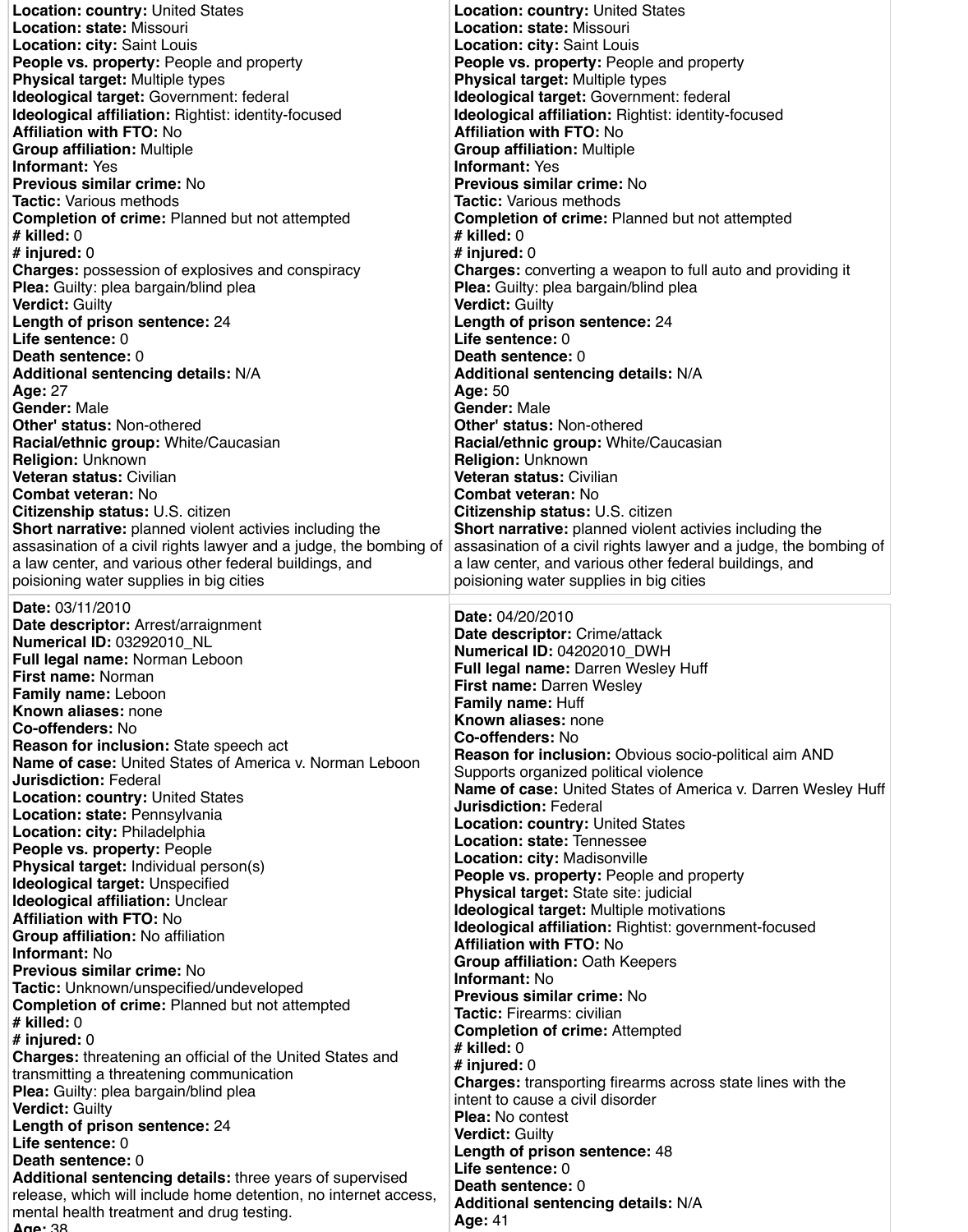| nyv. vv<br><b>Gender: Male</b><br><b>Other' status: Non-othered</b><br>Racial/ethnic group: White/Caucasian<br><b>Religion: Unknown</b><br><b>Veteran status: Civilian</b><br><b>Combat veteran: Unknown</b><br><b>Citizenship status: U.S. citizen</b><br><b>Short narrative:</b> Norman Leboon, 38, made a video last week | <b>Gender: Male</b><br><b>Other' status: Non-othered</b><br><b>Racial/ethnic group: White/Caucasian</b><br><b>Religion: Unknown</b><br>Veteran status: Honorably discharged<br><b>Combat veteran: Yes</b><br><b>Citizenship status: U.S. citizen</b><br><b>Short narrative:</b> Huff, a "birther," Oath Keeper and member of<br>the Georgia militia, plots to take over a courthouse, arrest local |
|------------------------------------------------------------------------------------------------------------------------------------------------------------------------------------------------------------------------------------------------------------------------------------------------------------------------------|----------------------------------------------------------------------------------------------------------------------------------------------------------------------------------------------------------------------------------------------------------------------------------------------------------------------------------------------------------------------------------------------------|
| that threatened Rep. Eric Cantor of Virginia, according a sworn<br>statement. In the video, Leboon called Cantor "pure evil" and<br>made threatening statements about Cantor's wife, authorities<br>said. He is charged with threatening a federal official.                                                                 | officials and force President Barack Obama out of office. He is<br>convicted of carrying a firearm with the intent to use it in civil<br>disorder.                                                                                                                                                                                                                                                 |
| <b>Date: 04/25/2014</b>                                                                                                                                                                                                                                                                                                      |                                                                                                                                                                                                                                                                                                                                                                                                    |
| <b>Date descriptor: Sentencing</b><br><b>Numerical ID: 04252014 BC NATO3</b><br><b>Full legal name: Brian Church</b><br><b>First name: Brian</b>                                                                                                                                                                             | <b>Date: 02/24/1999</b><br>Date descriptor: Unknown/unclear<br>Numerical ID: 02231999_WSW_MCGIFFEN5                                                                                                                                                                                                                                                                                                |
| <b>Family name: Church</b>                                                                                                                                                                                                                                                                                                   | <b>Full legal name: Wallace S. Weicherding</b>                                                                                                                                                                                                                                                                                                                                                     |
| <b>Known aliases: None</b>                                                                                                                                                                                                                                                                                                   | <b>First name: Wallace S.</b>                                                                                                                                                                                                                                                                                                                                                                      |
| <b>Co-offenders: Yes</b>                                                                                                                                                                                                                                                                                                     | <b>Family name: Weicherding</b>                                                                                                                                                                                                                                                                                                                                                                    |
| <b>Reason for inclusion:</b> Obvious socio-political aim                                                                                                                                                                                                                                                                     | <b>Known aliases: None</b>                                                                                                                                                                                                                                                                                                                                                                         |
| <b>Name of case:</b> The People of the State of Illinois v. Brian                                                                                                                                                                                                                                                            | <b>Co-offenders: Yes</b><br><b>Reason for inclusion:</b>                                                                                                                                                                                                                                                                                                                                           |
| Church, Jared Chase, and Brent Betterly<br><b>Jurisdiction: State</b>                                                                                                                                                                                                                                                        | <b>Name of case:</b> United States of America v. McGiffen and                                                                                                                                                                                                                                                                                                                                      |
| <b>Location: country: United States</b>                                                                                                                                                                                                                                                                                      | Weicherding                                                                                                                                                                                                                                                                                                                                                                                        |
| <b>Location: state: Illinois</b>                                                                                                                                                                                                                                                                                             | <b>Jurisdiction: Federal</b>                                                                                                                                                                                                                                                                                                                                                                       |
| <b>Location: city: Cook County</b>                                                                                                                                                                                                                                                                                           | <b>Location: country: United States</b>                                                                                                                                                                                                                                                                                                                                                            |
| People vs. property: People                                                                                                                                                                                                                                                                                                  | <b>Location: state: Missouri</b>                                                                                                                                                                                                                                                                                                                                                                   |
| <b>Physical target:</b> Municipal: local law enforcement                                                                                                                                                                                                                                                                     | <b>Location: city: Saint Louis</b>                                                                                                                                                                                                                                                                                                                                                                 |
| Ideological target: Government: police                                                                                                                                                                                                                                                                                       | <b>People vs. property: People and property</b>                                                                                                                                                                                                                                                                                                                                                    |
| <b>Ideological affiliation:</b> Leftist: government-focused                                                                                                                                                                                                                                                                  | <b>Physical target: Multiple types</b>                                                                                                                                                                                                                                                                                                                                                             |
| <b>Affiliation with FTO: No</b>                                                                                                                                                                                                                                                                                              | Ideological target: Government: federal                                                                                                                                                                                                                                                                                                                                                            |
| <b>Group affiliation: No affiliation</b>                                                                                                                                                                                                                                                                                     | <b>Ideological affiliation: Rightist: identity-focused</b>                                                                                                                                                                                                                                                                                                                                         |
| <b>Informant: Yes</b>                                                                                                                                                                                                                                                                                                        | <b>Affiliation with FTO: No</b>                                                                                                                                                                                                                                                                                                                                                                    |
| <b>Previous similar crime: No</b>                                                                                                                                                                                                                                                                                            | <b>Group affiliation: Multiple</b>                                                                                                                                                                                                                                                                                                                                                                 |
| <b>Tactic: Arson</b>                                                                                                                                                                                                                                                                                                         | <b>Informant: Yes</b>                                                                                                                                                                                                                                                                                                                                                                              |
| <b>Completion of crime:</b> Planned but not attempted<br># killed: $0$                                                                                                                                                                                                                                                       | <b>Previous similar crime: No</b><br><b>Tactic: Various methods</b>                                                                                                                                                                                                                                                                                                                                |
| # injured: $0$                                                                                                                                                                                                                                                                                                               | <b>Completion of crime: Planned but not attempted</b>                                                                                                                                                                                                                                                                                                                                              |
| <b>Charges:</b> possession of an incendiary device with the intent to                                                                                                                                                                                                                                                        | $#$ killed: $0$                                                                                                                                                                                                                                                                                                                                                                                    |
| commit arson and possession of an incendiary device with the                                                                                                                                                                                                                                                                 | # injured: $0$                                                                                                                                                                                                                                                                                                                                                                                     |
| knowledge that another intended to commit arson                                                                                                                                                                                                                                                                              | <b>Charges:</b> charges of conspiracy to receive and possess                                                                                                                                                                                                                                                                                                                                       |
| <b>Plea:</b> Guilty: plea bargain/blind plea                                                                                                                                                                                                                                                                                 | machine guns and destructive devices                                                                                                                                                                                                                                                                                                                                                               |
| <b>Verdict: Guilty</b>                                                                                                                                                                                                                                                                                                       | <b>Plea:</b> Guilty: plea bargain/blind plea                                                                                                                                                                                                                                                                                                                                                       |
| Length of prison sentence: 60                                                                                                                                                                                                                                                                                                | <b>Verdict: Guilty</b>                                                                                                                                                                                                                                                                                                                                                                             |
| Life sentence: 0                                                                                                                                                                                                                                                                                                             | <b>Length of prison sentence: 70</b>                                                                                                                                                                                                                                                                                                                                                               |
| <b>Death sentence: 0</b>                                                                                                                                                                                                                                                                                                     | Life sentence: 0                                                                                                                                                                                                                                                                                                                                                                                   |
| <b>Additional sentencing details: N/A</b>                                                                                                                                                                                                                                                                                    | <b>Death sentence: 0</b>                                                                                                                                                                                                                                                                                                                                                                           |
| <b>Age: 22</b>                                                                                                                                                                                                                                                                                                               | <b>Additional sentencing details: N/A</b>                                                                                                                                                                                                                                                                                                                                                          |

| <b>Gender: Male</b>                                             | <b>Age: 64</b>                                                    |
|-----------------------------------------------------------------|-------------------------------------------------------------------|
| <b>Other' status: Non-othered</b>                               | <b>Gender: Male</b>                                               |
| <b>Racial/ethnic group: White/Caucasian</b>                     | <b>Other' status: Non-othered</b>                                 |
| <b>Religion: Unknown</b>                                        | Racial/ethnic group: White/Caucasian                              |
| <b>Veteran status: Civilian</b>                                 | <b>Religion: Unknown</b>                                          |
| <b>Combat veteran: No</b>                                       | <b>Veteran status: Civilian</b>                                   |
| <b>Citizenship status: U.S. citizen</b>                         | <b>Combat veteran: No</b>                                         |
| <b>Short narrative:</b> Three men, Church, Chase, and Betterly, | <b>Citizenship status: U.S. citizen</b>                           |
| planned to attack high-profile targets during a 2012 NATO       | Short narrative: planned violent activies including the           |
| summit in Chicago The three were accused of planning attacks    | assasination of a civil rights lawyer and a judge, the bombing of |
| using homemade bombs made from beer bottles and gasoline,       | a law center, and various other federal buildings, and            |
| and other weapons, targeting police stations, President Barack  | poisioning water supplies in big cities                           |
| Obama's re-election headquarters, Mayor Rahm Emanuel's          |                                                                   |
| house and other locations.                                      |                                                                   |
| <b>Date: 02/05/1999</b>                                         | <b>Date: 02/05/1999</b>                                           |
| Date descriptor: Unknown/unclear                                | Date descriptor: Unknown/unclear                                  |
| Numerical ID: 02051999_ODE_WISE3                                | Numerical ID: 02051999 JAG WISE2                                  |
| <b>Full legal name: Oliver Dean Emigh</b>                       | <b>Full legal name: Jack Abbot Grebe, Jr.</b>                     |
| <b>First name: Oliver Dean</b>                                  | <b>First name: Jack Abbot</b>                                     |
| <b>Family name: Emigh</b>                                       | <b>Family name: Grebe</b>                                         |
| <b>Known aliases: None</b>                                      | <b>Known aliases: None</b>                                        |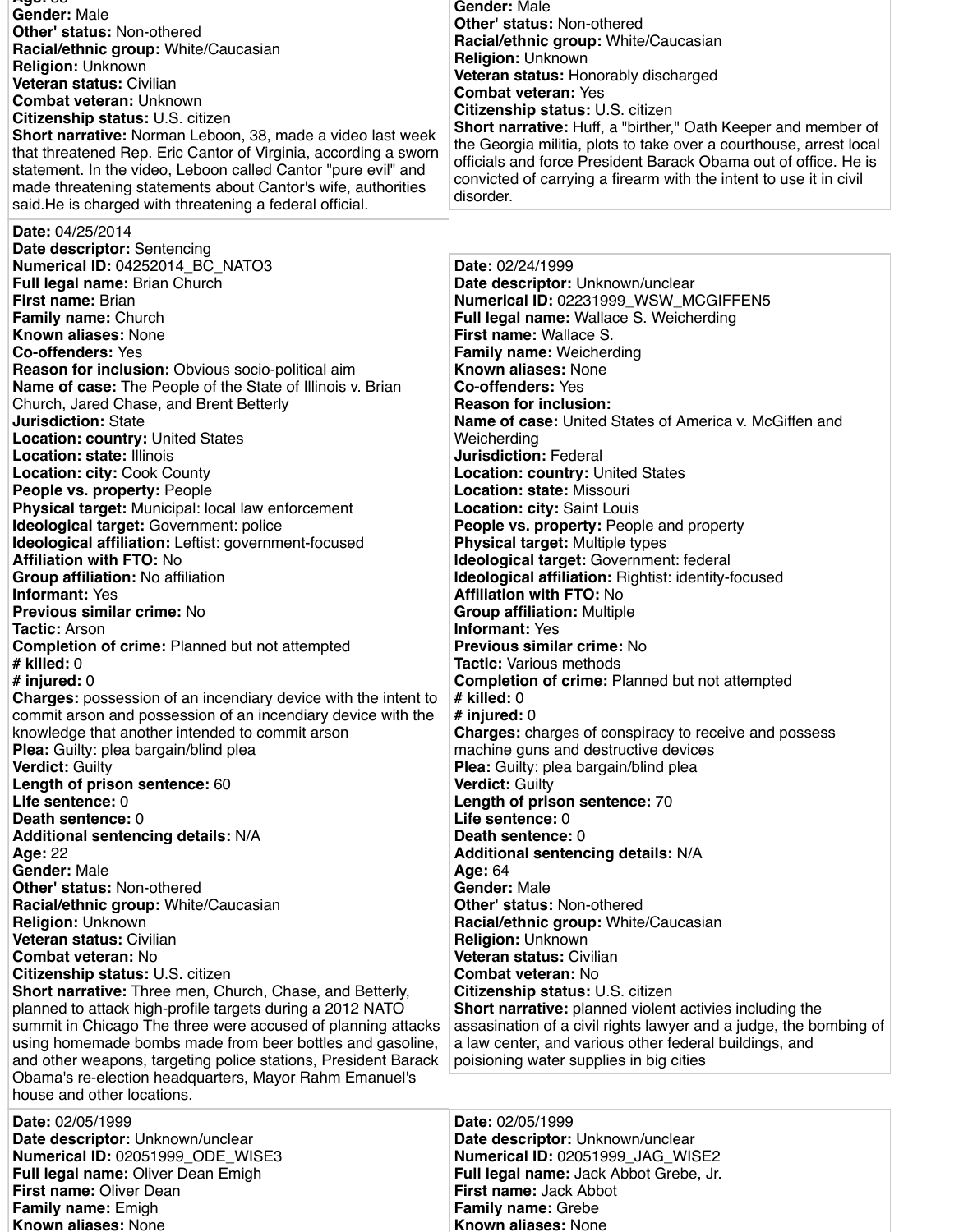| <b>Co-offenders: Yes</b>                                                  | <b>Co-offenders: Yes</b>                                                  |
|---------------------------------------------------------------------------|---------------------------------------------------------------------------|
| <b>Reason for inclusion:</b>                                              | <b>Reason for inclusion:</b>                                              |
| <b>Name of case:</b> United States of America, v. Johnie Wise, Jack       | <b>Name of case:</b> United States of America, v. Johnie Wise, Jack       |
| Abbott Grebe, Jr., and Oliver Dean Emigh                                  | Abbott Grebe, Jr., and Oliver Dean Emigh                                  |
| <b>Jurisdiction: Federal</b>                                              | <b>Jurisdiction: Federal</b>                                              |
| <b>Location: country: United States</b>                                   | <b>Location: country: United States</b>                                   |
| <b>Location: state: Texas</b>                                             | <b>Location: state: Texas</b>                                             |
| <b>Location: city: Brownsville</b>                                        | <b>Location: city: Brownsville</b>                                        |
| <b>People vs. property: People</b>                                        | <b>People vs. property: People</b>                                        |
| <b>Physical target:</b> Federal site: non-military non-judicial           | <b>Physical target: Federal site: non-military non-judicial</b>           |
| <b>Ideological target: Government: federal</b>                            | <b>Ideological target: Government: federal</b>                            |
| <b>Ideological affiliation: Rightist: government-focused</b>              | Ideological affiliation: Rightist: government-focused                     |
| <b>Affiliation with FTO: No</b>                                           | <b>Affiliation with FTO: No</b>                                           |
| <b>Group affiliation:</b> Republic of Texas (ROT)                         | <b>Group affiliation:</b> Republic of Texas (ROT)                         |
| <b>Informant: Yes</b>                                                     | <b>Informant: Yes</b>                                                     |
| <b>Previous similar crime: No</b>                                         | <b>Previous similar crime: No</b>                                         |
| <b>Tactic:</b> Chemical or biological weapon deployment                   | <b>Tactic:</b> Chemical or biological weapon deployment                   |
| <b>Completion of crime: Planned but not attempted</b>                     | <b>Completion of crime: Planned but not attempted</b>                     |
| $#$ killed: $0$                                                           | $#$ killed: $0$                                                           |
| # injured: $0$                                                            | # injured: $0$                                                            |
| <b>Charges:</b> Spectator, conspiracy to use or attempt to use a          | <b>Charges:</b> conspiracy to use or attempt to use a weapon of           |
| weapon of mass destruction in violation of 18 U.S.C. §§                   | mass destruction in violation of 18 U.S.C. §§ 2332a(a) (2) and            |
| $2332a(a)$ (2) and (c) (2) (C) (Count 1), and with threatening to         | $(c)$ (2) (C) (Count 1), and with threatening to use a weapon of          |
| use a weapon of mass destruction in violation of 18 U.S.C. §§             | mass destruction in violation of 18 U.S.C. §§ 2332a(a) (2) and            |
| 2332a(a) (2) and (c) (2) (C), and 18 U.S.C. $\S 2$                        | (c) $(2)$ $(C)$ , and 18 U.S.C. § 2                                       |
| <b>Plea:</b> Not guilty: blind plea                                       | <b>Plea:</b> Not guilty: blind plea                                       |
| <b>Verdict: Not guilty</b>                                                | <b>Verdict: Guilty</b>                                                    |
| Length of prison sentence: 0                                              | Length of prison sentence: 292                                            |
| Life sentence: 0                                                          | Life sentence: 0                                                          |
| <b>Death sentence: 0</b>                                                  | <b>Death sentence: 0</b>                                                  |
| <b>Additional sentencing details: N/A</b>                                 | <b>Additional sentencing details: N/A</b>                                 |
| <b>Age: 63</b>                                                            | <b>Age: 44</b>                                                            |
| <b>Gender: Male</b>                                                       | <b>Gender: Male</b>                                                       |
| <b>Other' status: Non-othered</b>                                         | <b>Other' status: Non-othered</b>                                         |
|                                                                           |                                                                           |
| <b>Racial/ethnic group: White/Caucasian</b>                               | <b>Racial/ethnic group: White/Caucasian</b>                               |
| <b>Religion: Christian</b>                                                | <b>Religion: Christian</b>                                                |
| <b>Veteran status: Honorably discharged</b><br><b>Combat veteran: Yes</b> | <b>Veteran status: Honorably discharged</b><br><b>Combat veteran: Yes</b> |
|                                                                           |                                                                           |
| <b>Citizenship status: U.S. citizen</b>                                   | <b>Citizenship status: U.S. citizen</b>                                   |
| <b>Short narrative:</b> schemed to kill President Clinton and other       | <b>Short narrative:</b> schemed to kill President Clinton and other       |
| government officials using a cigarette lighter modified to shoot          | government officials using a cigarette lighter modified to shoot          |
| cactus needles coated with a deadly toxin                                 | cactus needles coated with a deadly toxin                                 |
| <b>Date: 02/05/1999</b>                                                   |                                                                           |
| Date descriptor: Unknown/unclear                                          |                                                                           |
| <b>Numerical ID: 02051999_JW_WISE1</b>                                    |                                                                           |
| <b>Full legal name: Johnie Wise</b>                                       | <b>Date: 01/08/2003</b>                                                   |
| <b>First name: Johnie</b>                                                 | Date descriptor: Unknown/unclear                                          |
| <b>Family name: Wise</b>                                                  | <b>Numerical ID: 01082003_MH</b>                                          |
| <b>Known aliases: None</b>                                                | <b>Full legal name: Matthew Hale</b>                                      |
|                                                                           | <b>First name: Matthew</b>                                                |

**Co-offenders:** Yes **Reason for inclusion: Name of case:** United States of America, v. Johnie Wise, Jack Abbott Grebe, Jr., and Oliver Dean Emigh **Jurisdiction:** Federal **Location: country:** United States **Location: state:** Texas **Location: city:** Brownsville **People vs. property:** People **Physical target:** Federal site: non-military non-judicial **Ideological target:** Government: federal **Ideological affiliation:** Rightist: government-focused **Affiliation with FTO:** No **Group affiliation:** Republic of Texas (ROT) **Informant:** Yes **Previous similar crime:** No **Tactic:** Chemical or biological weapon deployment **Completion of crime:** Planned but not attempted **# killed:** 0 **# injured:** 0 **Charges:** conspiracy to use or attempt to use a weapon of mass destruction in violation of 18 U.S.C. §§ 2332a(a) (2) and

**Family name:** Hale **Known aliases:** None **Co-offenders:** No **Reason for inclusion: Name of case:** United States of America v. Matthew Hale **Jurisdiction:** Federal **Location: country:** United States **Location: state:** Illinois **Location: city:** Danville **People vs. property:** People **Physical target:** Private site: residential **Ideological target:** Government: federal **Ideological affiliation:** Rightist: identity-focused **Affiliation with FTO:** No **Group affiliation:** World Church of the Creator (WCOTC) **Informant:** Yes **Previous similar crime:** No **Tactic:** Unknown/unspecified/undeveloped **Completion of crime:** Planned but not attempted **# killed:** 0 **# injured:** 0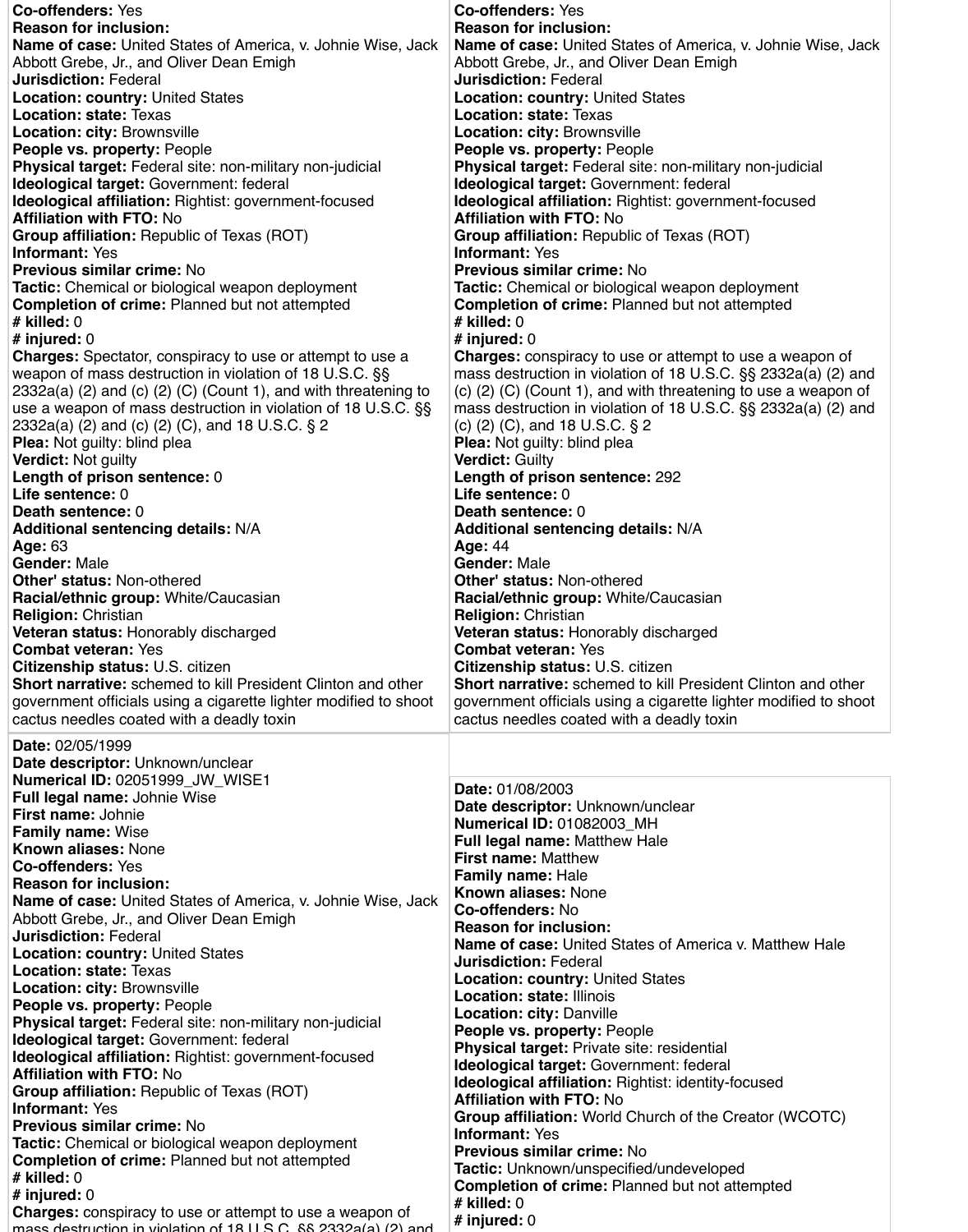| mass accuración in violation or 10 0.0.0. SS 2002a(a) (2) and<br>$(c)$ (2) (C) (Count 1), and with threatening to use a weapon of<br>mass destruction in violation of 18 U.S.C. §§ 2332a(a) (2) and<br>(c) $(2)$ $(C)$ , and 18 U.S.C. § 2<br><b>Plea:</b> Not guilty: blind plea<br><b>Verdict: Guilty</b><br>Length of prison sentence: 292<br>Life sentence: 0<br><b>Death sentence: 0</b><br><b>Additional sentencing details: N/A</b><br><b>Age: 72</b><br><b>Gender: Male</b><br><b>Other' status: Non-othered</b><br>Racial/ethnic group: White/Caucasian<br><b>Religion: Christian</b><br><b>Veteran status: Honorably discharged</b><br><b>Combat veteran: Yes</b><br><b>Citizenship status: U.S. citizen</b><br><b>Short narrative:</b> schemed to kill President Clinton and other<br>government officials using a cigarette lighter modified to shoot<br>cactus needles coated with a deadly toxin                                              | <b>Charges:</b> soliciting the murder of a Federal judge<br><b>Plea:</b> Not guilty: blind plea<br><b>Verdict: Guilty</b><br>Length of prison sentence: 480<br>Life sentence: 0<br><b>Death sentence: 0</b><br><b>Additional sentencing details:</b> Obstruction of justice<br><b>Age: 31</b><br><b>Gender: Male</b><br><b>Other' status: Non-othered</b><br><b>Racial/ethnic group: White/Caucasian</b><br><b>Religion: Christian Identity</b><br>Veteran status: Civilian<br><b>Combat veteran: No</b><br><b>Citizenship status: U.S. citizen</b><br><b>Short narrative:</b> soliciting a member of his church, who was<br>really an FBI informant, to kill federal Judge Joan Lefkow who<br>ruled in a trademark infringement case                                                                                                                                                                                                                                   |
|-------------------------------------------------------------------------------------------------------------------------------------------------------------------------------------------------------------------------------------------------------------------------------------------------------------------------------------------------------------------------------------------------------------------------------------------------------------------------------------------------------------------------------------------------------------------------------------------------------------------------------------------------------------------------------------------------------------------------------------------------------------------------------------------------------------------------------------------------------------------------------------------------------------------------------------------------------------|-------------------------------------------------------------------------------------------------------------------------------------------------------------------------------------------------------------------------------------------------------------------------------------------------------------------------------------------------------------------------------------------------------------------------------------------------------------------------------------------------------------------------------------------------------------------------------------------------------------------------------------------------------------------------------------------------------------------------------------------------------------------------------------------------------------------------------------------------------------------------------------------------------------------------------------------------------------------------|
|                                                                                                                                                                                                                                                                                                                                                                                                                                                                                                                                                                                                                                                                                                                                                                                                                                                                                                                                                             | <b>Date: 04/06/2015</b><br>Date descriptor: Indictment<br>Numerical ID: 04062015 AR RECRUITS<br><b>Full legal name: Azizjon Rakhmatov</b><br><b>First name: Azizjon</b><br><b>Family name: Rakhmatov</b>                                                                                                                                                                                                                                                                                                                                                                                                                                                                                                                                                                                                                                                                                                                                                                |
| <b>Date: 02/12/2016</b><br>Date descriptor: Unknown/unclear<br><b>Numerical ID: 02122016_AH</b><br><b>Full legal name: Alex Hernandez</b><br><b>First name: Alex</b><br><b>Family name: Hernandez</b><br><b>Known aliases: None</b><br><b>Co-offenders: No</b><br><b>Reason for inclusion:</b><br><b>Name of case:</b> United States of America v. Alex Hernandez<br><b>Jurisdiction: Federal</b><br><b>Location: country: United States</b><br><b>Location: state: Massachusetts</b><br><b>Location: city: Worcester</b><br>People vs. property: Unspecified/unknown/undeveloped<br>Physical target: Federal site: non-military non-judicial<br>Ideological target: Government: federal<br><b>Ideological affiliation: Salafi/Jihadist/Islamist</b><br><b>Affiliation with FTO: Yes</b><br><b>Group affiliation: Islamic State (IS/ISIL/ISIS)</b><br><b>Informant: No</b><br><b>Previous similar crime: Yes</b><br>Testia: Unknown/upopooitiad/updovalanad | Known aliases: Abdulaziz, Abdul Azizz<br><b>Co-offenders: Yes</b><br><b>Reason for inclusion:</b> Obvious socio-political aim AND<br>Supports organized political violence AND State speech act<br>Name of case: United States of America v. AKHROR<br>SAIDAKHMETOV, ABROR HABIBOV, AZIZJON RAKHMATOV,<br>et. all<br><b>Jurisdiction: Federal</b><br><b>Location: country: United States</b><br><b>Location: state: New York</b><br><b>Location: city: New York</b><br><b>People vs. property: No direct target</b><br><b>Physical target: No direct target</b><br><b>Ideological target: Unspecified</b><br><b>Ideological affiliation: Salafi/Jihadist/Islamist</b><br><b>Affiliation with FTO: Yes</b><br>Group affiliation: Islamic State (IS/ISIL/ISIS)<br><b>Informant: No</b><br><b>Previous similar crime: No</b><br><b>Tactic:</b> Providing material/financial support to terrorist<br>organization<br><b>Completion of crime: Attempted</b><br>$#$ killed: 0 |

**Tactic:** Unknown/unspecified/undeveloped **Completion of crime:** Planned but not attempted **# killed:** 0 **# injured:** 0 **Charges:** conspiracy to harm or kill the President **Plea:** Guilty: plea bargain/blind plea **Verdict:** Guilty **Length of prison sentence:** 37 **Life sentence:** 0 **Death sentence:** 0 **Additional sentencing details:** N/A **Age:** 32 **Gender:** Male **Other' status:** Othered **Racial/ethnic group:** Latino/Hispanic **Religion:** Muslim **Veteran status:** Civilian **Combat veteran:** No **Citizenship status:** U.S. citizen **Short narrative:** Planned to assasinate President Obama from jail from previous drug and firearm charges. An undercover federal agent stopped it and he was charged adding on 37

 $m$ ass destruction in violation of 18 U.S.C.  $33$  2002a(d) (2) and

**# injured:** 0 **Charges:** Conspiracing and attempting to provide material support to Isis, conspiring to use a firearm **Plea:** Guilty: plea bargain/blind plea **Verdict:** Pending **Length of prison sentence:** Pending **Life sentence:** Pending **Death sentence:** Pending **Additional sentencing details:** N/A **Age:** 28 **Gender:** Male **Other' status:** Othered **Racial/ethnic group:** Middle Eastern/North African **Religion:** Muslim **Veteran status:** Civilian **Combat veteran:** No **Citizenship status:** U.S. permanent resident **Short narrative:** Uzbek citizen contributed Funds to Send a Co-Conspirator Overseas to Join ISIL and to Finance the Purchase of a Firearm Once the Co-Conspirator Arrived in Syria; Azizjon Rakhmatov, 28, originally from Uzbekistan, helped fund the foiled trip of Akhror Saidakhmetov and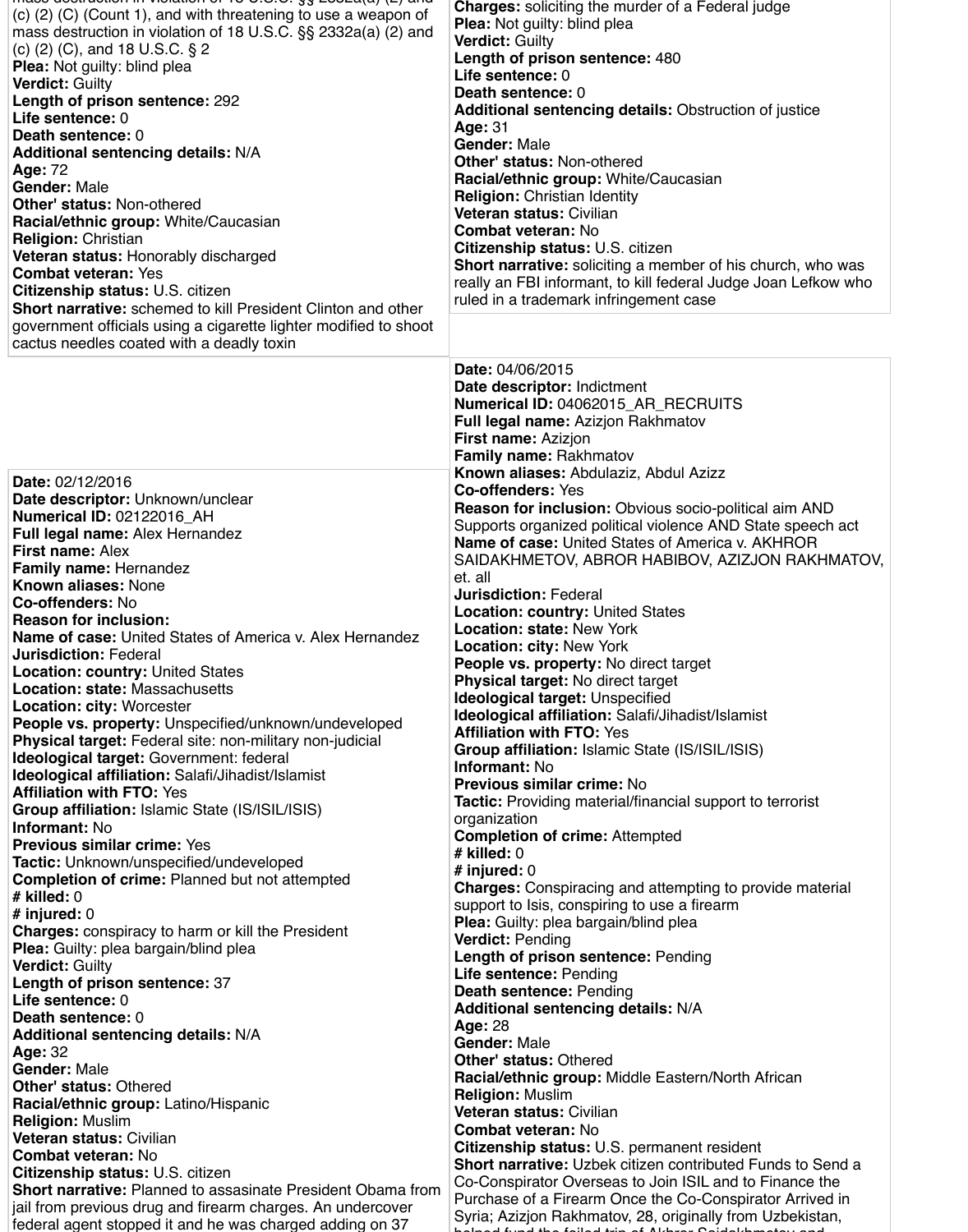federal agent stopped it and he was charged adding on 37

| months to his sentence as well as 3 years of supervision once<br>released.                                                                                                                                                | neiped lund the lolled trip of AKNIOI Saldakhmetov and<br>Adburasul Juraboev to Turkey and Syria so they could join<br>ISIS. Both men were arrested before they were able to leave<br>the country. The Brooklyn group allegedly had plans to join<br>ISIS, kill President Obama and bomb Coney Island.<br>Rakhmatov, with three other previously arrested men - Abror<br>Habibov, Dilkhayot Kasimov and Akmal Zakirov — helped to<br>fund Saidakhmetov's pursuit of joining the terrorist<br>organization. |
|---------------------------------------------------------------------------------------------------------------------------------------------------------------------------------------------------------------------------|------------------------------------------------------------------------------------------------------------------------------------------------------------------------------------------------------------------------------------------------------------------------------------------------------------------------------------------------------------------------------------------------------------------------------------------------------------------------------------------------------------|
| Date: 07/26/2011<br>Date descriptor: Indictment<br><b>Numerical ID: 07262011_UK</b><br><b>Full legal name: Ulugbek Kodirov</b><br><b>First name: Ulugbek</b><br><b>Family name: Kodirov</b><br><b>Known aliases: None</b> | Date: 06/08/2003<br>Date descriptor: Unknown/unclear<br>Numerical ID: 06082003_AOAA<br><b>Full legal name: Ahmed Omar Abu Ali</b><br><b>First name: Ahmed Omar Abu</b><br><b>Family name: Ali</b><br><b>Known aliases: None</b><br><b>Co-offenders: No</b><br><b>Reason for inclusion:</b>                                                                                                                                                                                                                 |
| <b>Co-offenders: No</b>                                                                                                                                                                                                   | <b>Name of case:</b> United States of Ameica v. Ahmed Omar Abu                                                                                                                                                                                                                                                                                                                                                                                                                                             |
| <b>Reason for inclusion:</b> Obvious socio-political aim AND                                                                                                                                                              | Ali                                                                                                                                                                                                                                                                                                                                                                                                                                                                                                        |
| Supports organized political violence AND State speech act                                                                                                                                                                | <b>Jurisdiction: Federal</b>                                                                                                                                                                                                                                                                                                                                                                                                                                                                               |
| <b>Name of case:</b> United States of America v. Kodirov                                                                                                                                                                  | <b>Location: country: United States</b>                                                                                                                                                                                                                                                                                                                                                                                                                                                                    |
| <b>Jurisdiction: Federal</b>                                                                                                                                                                                              | <b>Location: state: Multiple states</b>                                                                                                                                                                                                                                                                                                                                                                                                                                                                    |
| <b>Location: country: United States</b>                                                                                                                                                                                   | <b>Location: city: Multiple cities</b>                                                                                                                                                                                                                                                                                                                                                                                                                                                                     |
| <b>Location: state: Alabama</b>                                                                                                                                                                                           | <b>People vs. property: People</b>                                                                                                                                                                                                                                                                                                                                                                                                                                                                         |
| <b>Location: city: Birmingham</b>                                                                                                                                                                                         | Physical target: Federal site: non-military non-judicial                                                                                                                                                                                                                                                                                                                                                                                                                                                   |
| <b>People vs. property: People</b>                                                                                                                                                                                        | <b>Ideological target: Government: federal</b>                                                                                                                                                                                                                                                                                                                                                                                                                                                             |
| <b>Physical target:</b> Federal site: non-military non-judicial                                                                                                                                                           | <b>Ideological affiliation: Salafi/Jihadist/Islamist</b>                                                                                                                                                                                                                                                                                                                                                                                                                                                   |
| Ideological target: Government: federal                                                                                                                                                                                   | <b>Affiliation with FTO: Yes</b>                                                                                                                                                                                                                                                                                                                                                                                                                                                                           |
| <b>Ideological affiliation: Salafi/Jihadist/Islamist</b>                                                                                                                                                                  | Group affiliation: Al Qaeda (AQ)                                                                                                                                                                                                                                                                                                                                                                                                                                                                           |
| <b>Affiliation with FTO: Yes</b>                                                                                                                                                                                          | <b>Informant: Yes</b>                                                                                                                                                                                                                                                                                                                                                                                                                                                                                      |
| <b>Group affiliation: Islamic Movement of Uzbekistan</b>                                                                                                                                                                  | <b>Previous similar crime: Yes</b>                                                                                                                                                                                                                                                                                                                                                                                                                                                                         |
| <b>Informant: Yes</b>                                                                                                                                                                                                     | <b>Tactic: Various methods</b>                                                                                                                                                                                                                                                                                                                                                                                                                                                                             |
| <b>Previous similar crime: No</b>                                                                                                                                                                                         | <b>Completion of crime: Planned but not attempted</b>                                                                                                                                                                                                                                                                                                                                                                                                                                                      |
| <b>Tactic: Firearms: civilian</b>                                                                                                                                                                                         | # killed: $0$                                                                                                                                                                                                                                                                                                                                                                                                                                                                                              |
| <b>Completion of crime: Planned but not attempted</b>                                                                                                                                                                     | # injured: $0$                                                                                                                                                                                                                                                                                                                                                                                                                                                                                             |
| # killed: $0$                                                                                                                                                                                                             | <b>Charges:</b> Conspiracy to provide material support and                                                                                                                                                                                                                                                                                                                                                                                                                                                 |
| # injured: $0$                                                                                                                                                                                                            | resources to a designated foreign terrorist organization,                                                                                                                                                                                                                                                                                                                                                                                                                                                  |
| <b>Charges:</b> providing material support to terrorism, threatening to                                                                                                                                                   | providing material support and resources to a designated                                                                                                                                                                                                                                                                                                                                                                                                                                                   |
| kill President Barack Obama, and illegally possessing a                                                                                                                                                                   | foreign terrorist organization, conspiracy to provide material                                                                                                                                                                                                                                                                                                                                                                                                                                             |
| weapon                                                                                                                                                                                                                    | support to terrorists, contribution of services to Al-Qaeda,                                                                                                                                                                                                                                                                                                                                                                                                                                               |
| <b>Plea:</b> Guilty: plea bargain/blind plea                                                                                                                                                                              | receipt of funds and services from Al-Qaeda, conspiracy to                                                                                                                                                                                                                                                                                                                                                                                                                                                 |
| <b>Verdict: Guilty</b>                                                                                                                                                                                                    | assassinate the president, conspiracy to commit aircraft piracy,                                                                                                                                                                                                                                                                                                                                                                                                                                           |
| Length of prison sentence: 188                                                                                                                                                                                            | conspiracy to destroy aircraft                                                                                                                                                                                                                                                                                                                                                                                                                                                                             |
| Life sentence: 0                                                                                                                                                                                                          | <b>Plea:</b> Guilty: plea bargain/blind plea                                                                                                                                                                                                                                                                                                                                                                                                                                                               |
| <b>Death sentence: 0</b>                                                                                                                                                                                                  | <b>Verdict: Guilty</b>                                                                                                                                                                                                                                                                                                                                                                                                                                                                                     |
| <b>Additional sentencing details: Deportation</b>                                                                                                                                                                         | Length of prison sentence: 360                                                                                                                                                                                                                                                                                                                                                                                                                                                                             |
| <b>Age: 22</b>                                                                                                                                                                                                            | Life sentence: 0                                                                                                                                                                                                                                                                                                                                                                                                                                                                                           |
| <b>Gender: Male</b>                                                                                                                                                                                                       | <b>Death sentence: 0</b>                                                                                                                                                                                                                                                                                                                                                                                                                                                                                   |
| <b>Other' status: Othered</b>                                                                                                                                                                                             | Additional sentencing details: Life sentence upon appeals                                                                                                                                                                                                                                                                                                                                                                                                                                                  |

| Racial/ethnic group: White/Caucasian<br><b>Religion: Muslim</b><br><b>Veteran status: Civilian</b><br><b>Combat veteran: No</b><br><b>Citizenship status: Residing in U.S. on visa</b><br><b>Short narrative:</b> Kodirov bought an assault rifle from an<br>undercover FBI agent with the intention to assassinate<br>President Obama.                                                                                                    | <b>Age: 22</b><br><b>Gender: Male</b><br><b>Other' status: Othered</b><br><b>Racial/ethnic group:</b> Middle Eastern/North African<br><b>Religion: Muslim</b><br><b>Veteran status: Civilian</b><br><b>Combat veteran: No</b><br><b>Citizenship status: U.S. citizen</b>                                       |
|--------------------------------------------------------------------------------------------------------------------------------------------------------------------------------------------------------------------------------------------------------------------------------------------------------------------------------------------------------------------------------------------------------------------------------------------|----------------------------------------------------------------------------------------------------------------------------------------------------------------------------------------------------------------------------------------------------------------------------------------------------------------|
|                                                                                                                                                                                                                                                                                                                                                                                                                                            | <b>Short narrative:</b> conspiracy to assassinate president george w<br>bush                                                                                                                                                                                                                                   |
| <b>Date: 04/25/2014</b><br><b>Date descriptor: Sentencing</b><br>Numerical ID: 04252014 BB NATO3<br><b>Full legal name: Brent Betterly</b><br><b>First name: Brent</b><br><b>Family name: Betterly</b><br><b>Known aliases: None</b><br><b>Co-offenders: Yes</b><br><b>Reason for inclusion:</b> Obvious socio-political aim<br><b>Name of case:</b> The People of the State of Illinois v. Brian<br>Church Jared Chase and Rrent Retterly | <b>Date: 02/24/1999</b><br>Date descriptor: Unknown/unclear<br>Numerical ID: 02241999 DMM MCGIFFEN1<br><b>Full legal name: Dennis Michael McGiffen</b><br><b>First name: Dennis Michael</b><br><b>Family name: McGiffen</b><br><b>Known aliases: None</b><br><b>Co-offenders: Yes</b><br>Reason for inclusion. |